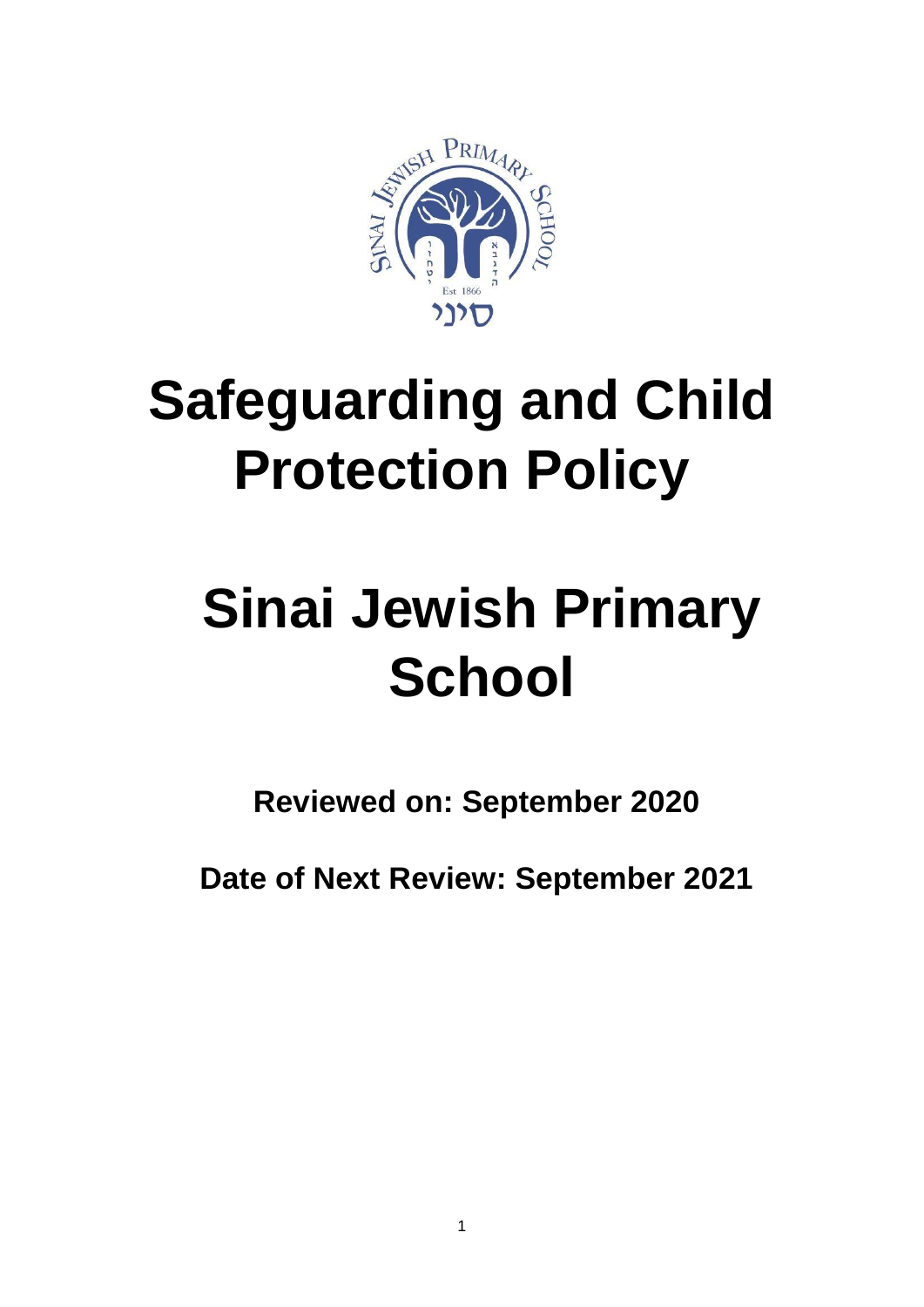This policy will be reviewed in full by the Governing Body on an annual basis.

The policy was last reviewed and agreed by the Governing Body in September 2020.

It is due for review in September 2021

Signature Headteacher Date September 2020

lipshand

*J Lipshaw*

Signature Chair of Governors Date September 2020

*R. Goulden R. Goulden 8.9.20*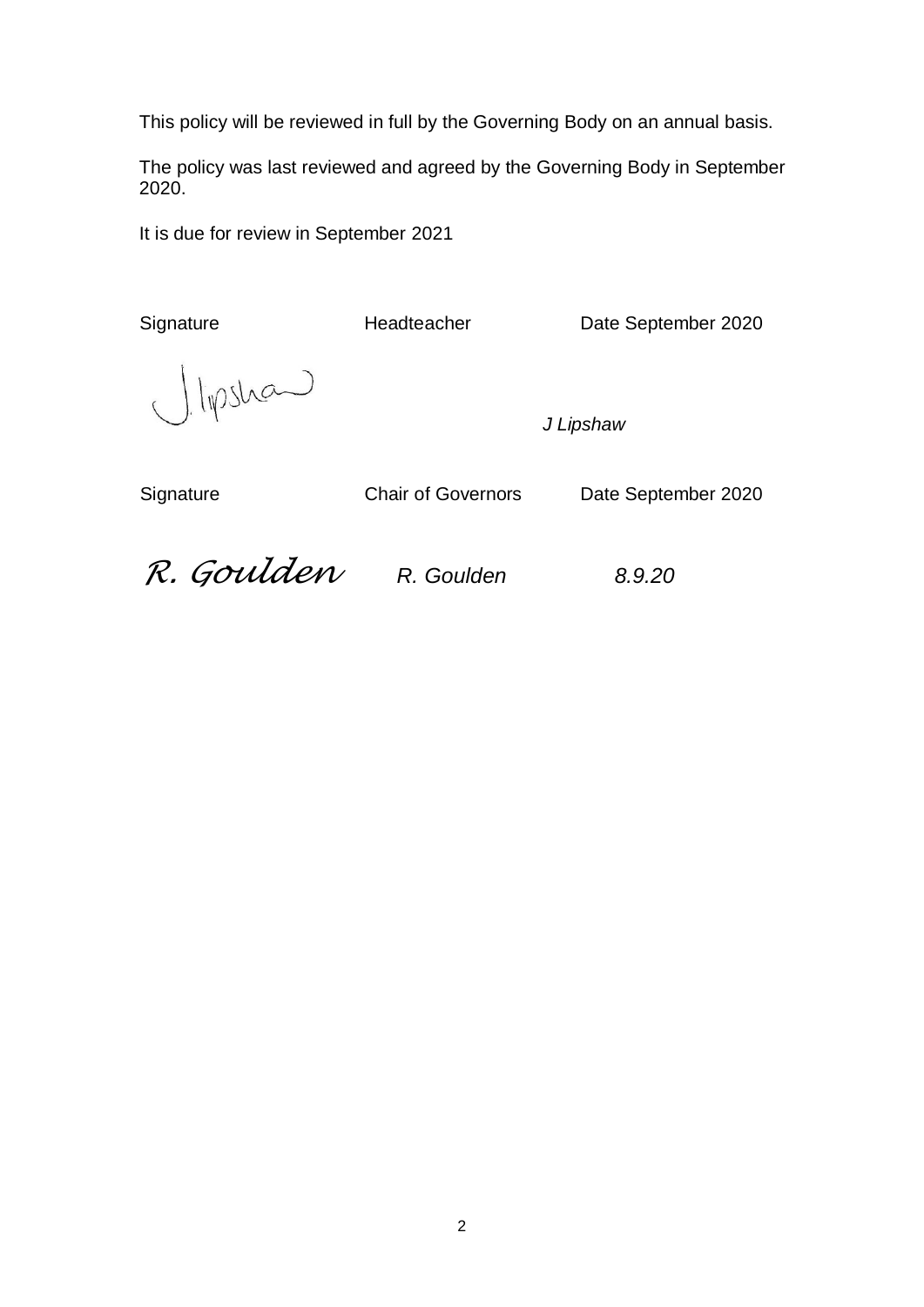#### **INTRODUCTION**

Sinai Jewish Primary School fully recognises its responsibilities for safeguarding and child protection. It is understood that safeguarding is broader than child protection, and includes protecting children from maltreatment, preventing impairment of children's health or development, ensuring that children grow up in circumstances consistent with the provision of safe and effective care and taking action to enable all children to have the best outcomes.

Safeguarding and promoting the welfare of children is defined for the purposes of this guidance as:

- protecting children from maltreatment
- preventing impairment of children's health or development
- ensuring that children grow up in circumstances consistent with the provision of safe and effective care
- taking action to enable all children to have the best outcomes

This Child Protection Policy forms part of a suite of documents and policies which relate to the safeguarding responsibilities of the school.

In particular this policy should be read in conjunction with the Safer Recruitment Policy, Behaviour Policy, Physical Intervention Policy, Anti-Bullying Policy and e-Safety Policy.

Our policy applies to all staff (including volunteers) and governors working in the school. There are five main elements to our policy:

- Establishing a safe environment in which children can learn and develop.
- Raising awareness of child protection issues and equipping children with the skills needed to keep them safe.
- Developing and then implementing procedures for identifying and reporting cases, or suspected cases, of abuse.
- Supporting pupils who have been abused in accordance with their agreed child protection plan.
- Practising safer recruitment in checking the suitability of staff and volunteers to work with children.

We recognise that because of the day to day contact with children, school staff are well placed to observe the outward signs of abuse. The school will therefore:

- Strive to establish and maintain an environment where children feel secure, are encouraged to talk, and are listened to.
- Let children know that there are adults in the school who they can approach if they are worried.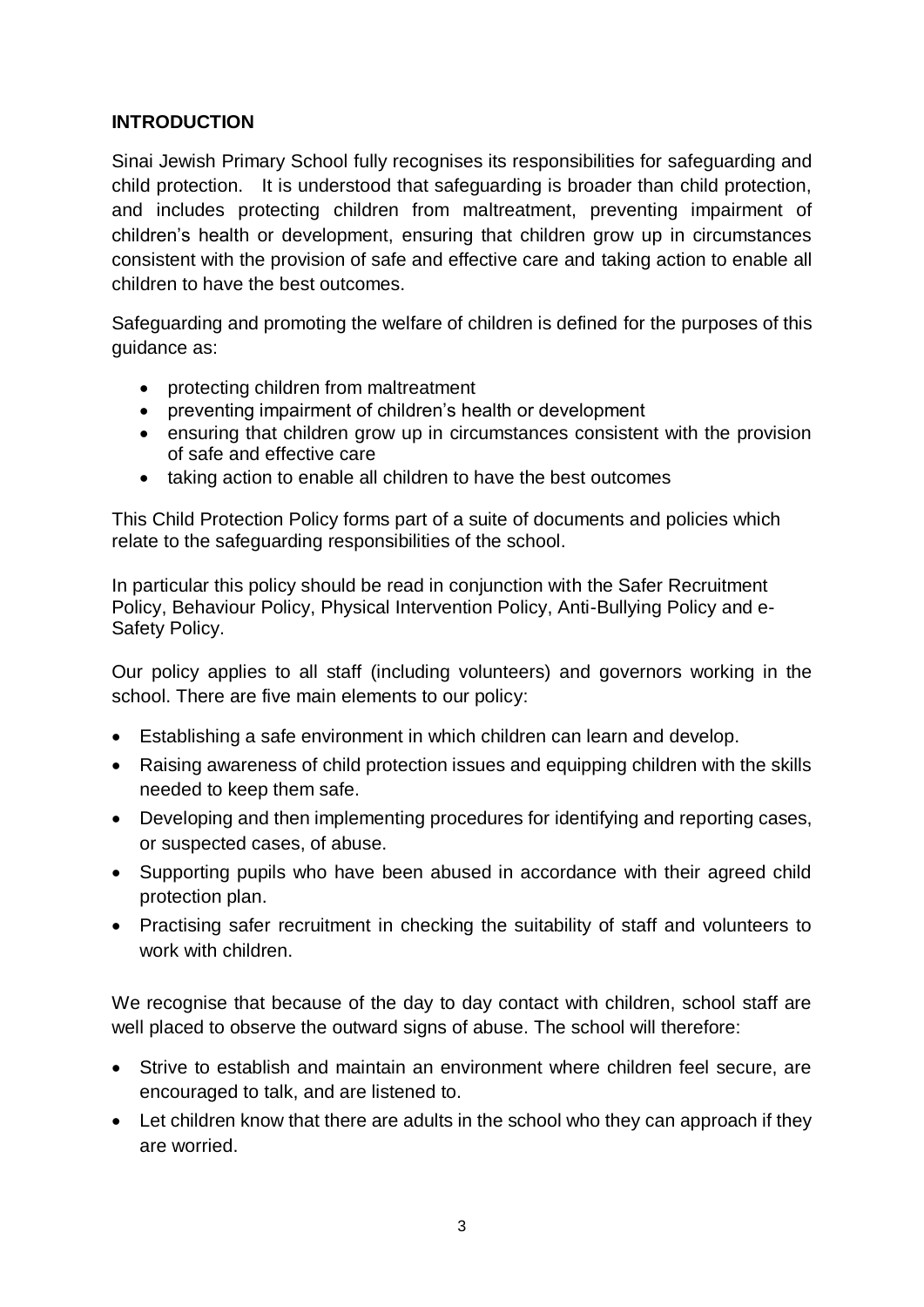- Include opportunities in the PSHCE curriculum for children to develop the skills they need to recognise and stay safe from abuse and to have an understanding of relationship education.
- Ensure a child-centred approach, where staff consider at all times what is in the best interests of the child.

## **STATUTORY FRAMEWORK**

In order to safeguard and promote the welfare of children, the school will act in accordance with the following legislation and guidance:

- The Children Act 1989
- The Children Act 2004
- Education Act 2002 (section 175)
- Working Together to Safeguard Children (March 2015)
- The Education (Pupil Information) (England) Regulations 2005
- Keeping Children Safe in Education (September 2019)

'Keeping Children Safe in Education' can be found [here](https://assets.publishing.service.gov.uk/government/uploads/system/uploads/attachment_data/file/830121/Keeping_children_safe_in_education_060919.pdf) Part 1 (which all staff **must** familiarise themselves with) can be found [here](https://assets.publishing.service.gov.uk/government/uploads/system/uploads/attachment_data/file/828587/Keeping_children_safe_in_education_part_one.pdf)

School leaders and staff that work directly with children should also read Annex A of Keeping Children Safe in Education, the Staff Code of Conduct, and this safeguarding policy.

We will follow the procedures set out by the Brent Safeguarding Children's Forum and will have regard to statutory guidance issued by the Department for Education to achieve the following objectives:

- Ensuring we have a designated safeguarding lead (DSL), and Deputy DSL, who have received appropriate training and support for this role. This person will provide support to staff members to carry out their safeguarding duties and will liaise closely with other services.
- Ensuring we have a safeguarding governor who understands their role in appropriately monitoring safeguarding
- Ensuring every member of staff, volunteer and governor knows the name of the DSL and Deputy DSL and their role.
- Giving appropriate information so that all staff and volunteers understand their responsibilities in relation to safeguarding.
- Giving appropriate information so that parents understand the school's roles and responsibilities relating to safeguarding.
- Allocating resources to enable the school to discharge its safeguarding responsibilities properly.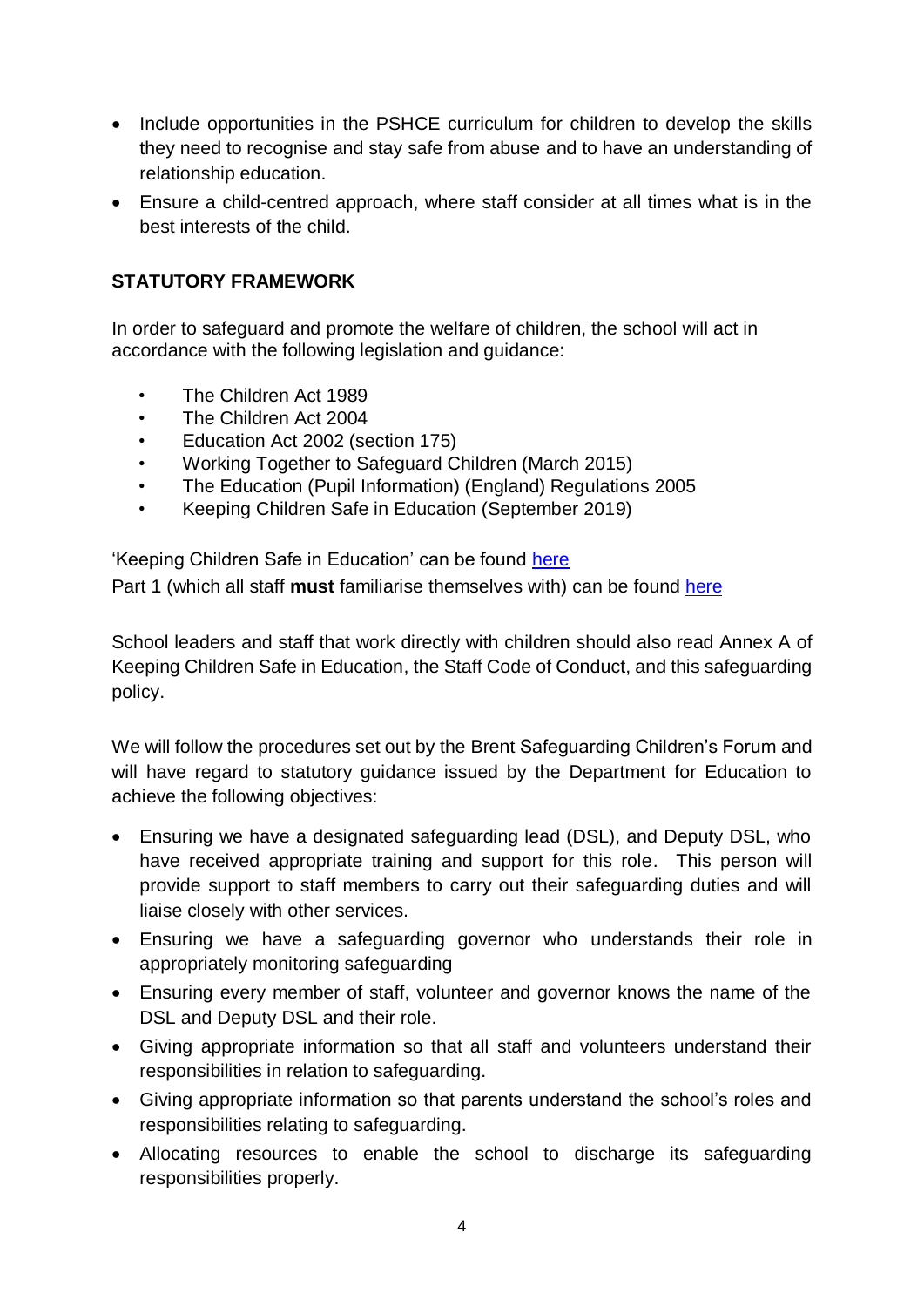- Ensuring that all staff and volunteers are able to raise any concerns about poor or unsafe practice.
- Developing effective links with relevant agencies and co-operate as appropriate with their enquiries regarding child protection matters including attendance at case conferences.
- Keeping written records of concerns about children, even where there is no need to refer the matter immediately.
- Keeping all records securely, separate from the main pupil file, and in locked locations.
- Developing and then following procedures where an allegation is made against a member of staff or volunteer.
- Always following safer recruitment practices.

#### **EQUALITY STATEMENT**

Some children have an increased risk of abuse, and additional barriers can exist for some children with respect to recognising or disclosing it. We are committed to antidiscriminatory practice and recognise children's diverse circumstances. We ensure that all children have the same protection, regardless of any barriers they may face. We give special consideration to children who:

- Have special educational needs (SEN) or disabilities (see section 9)
- Are young carers
- May experience discrimination due to their race, ethnicity, religion, gender identification or sexuality
- Have English as an additional language
- Are known to be living in difficult situations  $-$  for example, temporary accommodation or where there are issues such as substance abuse or domestic violence
- Are at risk of FGM, sexual exploitation, forced marriage, or radicalisation
- Are asylum seekers
- Are at risk due to either their own or a family member's mental health needs
- Are looked after or previously looked after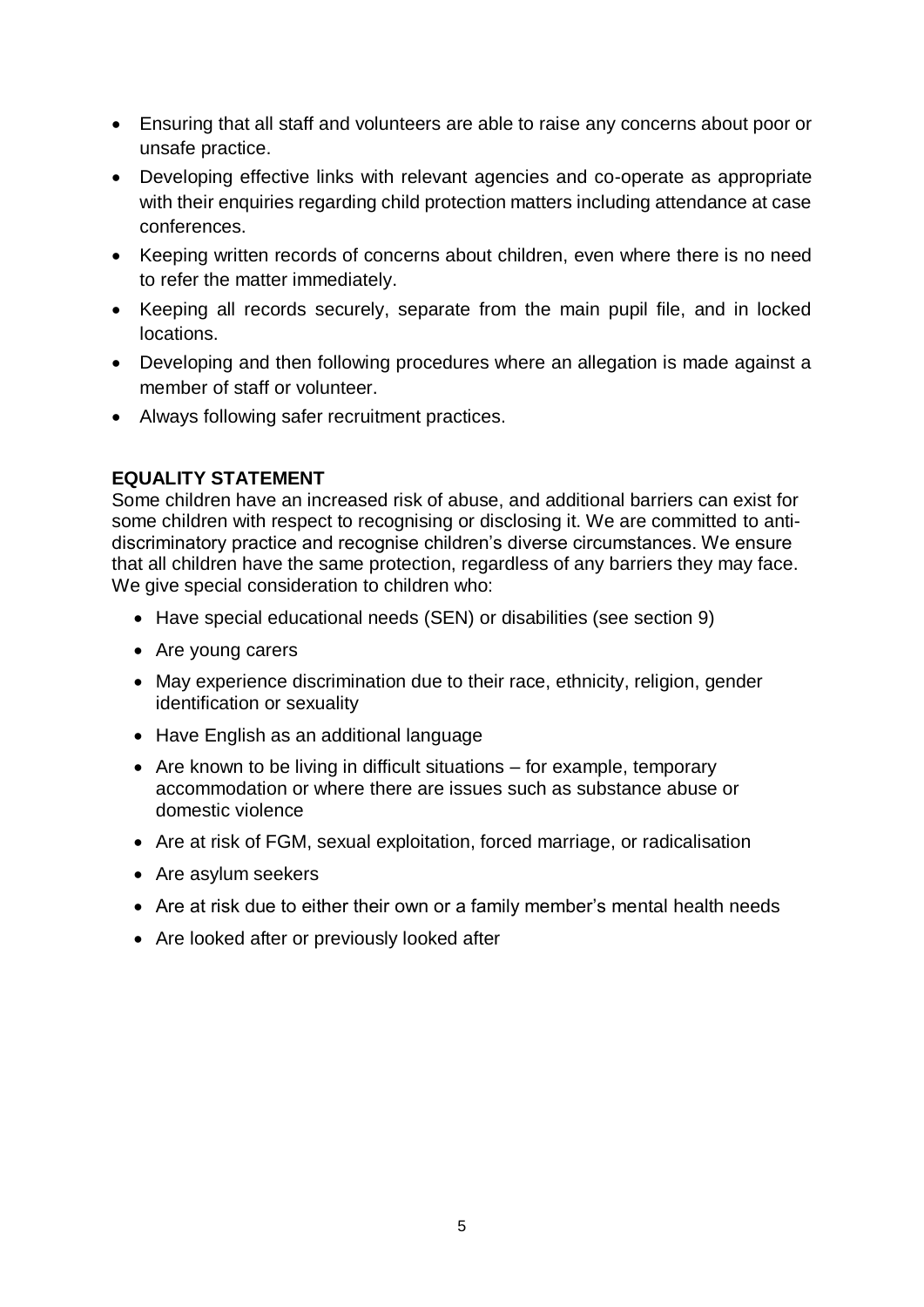## **KEY PERSONNEL AND CONTACT DETAILS**

| <b>Role</b>                                                                     | <b>Name</b>                                                                       | <b>Contact details</b>                                      |
|---------------------------------------------------------------------------------|-----------------------------------------------------------------------------------|-------------------------------------------------------------|
| Designated safeguarding<br>lead                                                 | Mrs Laura Lane                                                                    | 020 8204 1550                                               |
| <b>Deputy Designated</b><br>safeguarding lead                                   | Mrs Juliette Lipshaw, Mrs Julia<br>Kaye, Mrs Lisa Facey and Mrs<br>Linzi Solomons | 020 8204 1550                                               |
| Nominated governor for<br>safeguarding and child<br>protection                  | <b>Mrs Rosalind Goulden</b>                                                       | Contact school:<br>020 8204 1550                            |
| Chair of governors                                                              | <b>Mr Darren Simons</b>                                                           | Contact school:<br>0208 204 1550                            |
| Vice-chairs of governors                                                        | Alan Tibber, Rosalind Goulden                                                     | Contact school:<br>0208 204 1550                            |
| <b>Local Authority</b><br><b>Designated Officer</b><br>(LADO)                   | Nicola Fraser, Yvonne Prince,<br>Arqualma Murry                                   | 020 8937 4791<br>07867 184 033                              |
|                                                                                 | <b>Brent Social Care</b>                                                          | 020 8937 4300                                               |
| <b>Brent Safeguarding</b><br>Children's forum - for                             | Support officers                                                                  | Brent.lscb@brent.gov.uk                                     |
| reporting concerns                                                              | Emergency Duty Service - after<br>hours, weekends and public<br>holidays          | 020 8863 5250                                               |
| <b>Brent Health</b><br>Safeguarding Children<br>Team                            |                                                                                   | 020 8900 5379                                               |
| <b>Brent &amp; Harrow Child</b><br>Abuse Investigation<br>Team (CAIT)           |                                                                                   | 020 8733 3530                                               |
| Department for Education<br>helpline for extremism /<br>radicalisation concerns |                                                                                   | 020 7340 7264<br>counter.extremism@educ<br>ation.gsi.gov.uk |
| <b>NSPCC Whistleblowing</b><br>helpline                                         |                                                                                   | 0800 028 0285                                               |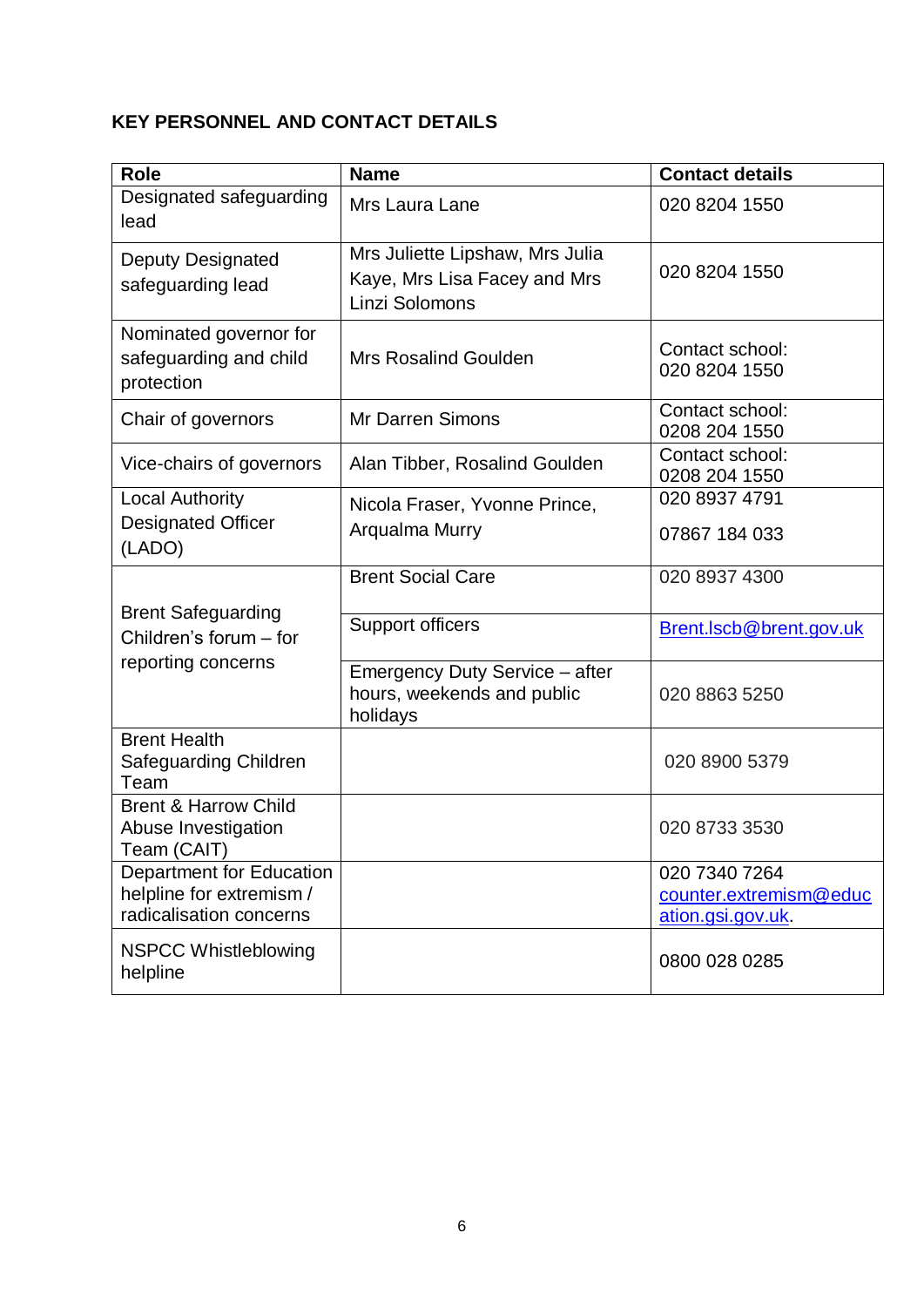#### **THE ROLE OF THE DESIGNATED SAFEGUARDING LEAD**

The school has appointed a DSL, and deputy DSL(s) to contact in his/her absence. The DSL is a member of the school's senior leadership team with the necessary status and authority to take responsibility for child protection matters.

The DSL will take lead responsibility for safeguarding and child protection. This responsibility cannot be delegated. This will be explicit in the role holder's job description.

The DSL will ensure that there is always cover for their role, including for any out of hours, out of term activities, and that arrangements for cover are communicated clearly to staff.

If there is a risk of immediate harm, a referral should be made immediately. If a child's situation does not appear to be improving, the DSL should press for the case to be escalated following LSCB procedures.

For looked after children, the DSL will have the details of the child's social worker and name of the virtual school head in the authority that looks after the child.

For further information about the role of the DSL, please see annex B of [Keeping](https://www.gov.uk/government/uploads/system/uploads/attachment_data/file/550511/Keeping_children_safe_in_education.pdf)  [Children Safe in Education.](https://www.gov.uk/government/uploads/system/uploads/attachment_data/file/550511/Keeping_children_safe_in_education.pdf)

#### **STAFF TRAINING**

Staff should maintain an approach of 'it could happen here' and always focus on what is in the best interests of the child. All school staff should be prepared to identify children who may benefit from **early help**. This means providing support as soon as a problem emerges at any point in a child's life. Staff should discuss early help requirements with the DSL in the first instance. If early help is required, staff should liaise with external agencies and consider setting up an inter-agency assessment.

All our staff are aware of the process for making referrals to children's social care and for statutory assessments under the Children Act 1989 and understand the role they may have in these assessments. **Appendix A: Procedures when there are concerns about a child**

All our staff know what to do if a child is raising concerns, disclosures of abuse and neglect. Staff will maintain a level of confidentiality whist liaising with the designated safeguarding lead and children's social care. Our staff will never promise a child that they will not tell anyone about a disclosure or allegation, recognising this may not be in the best interest of the child. **Appendix B: Dealing with Disclosures**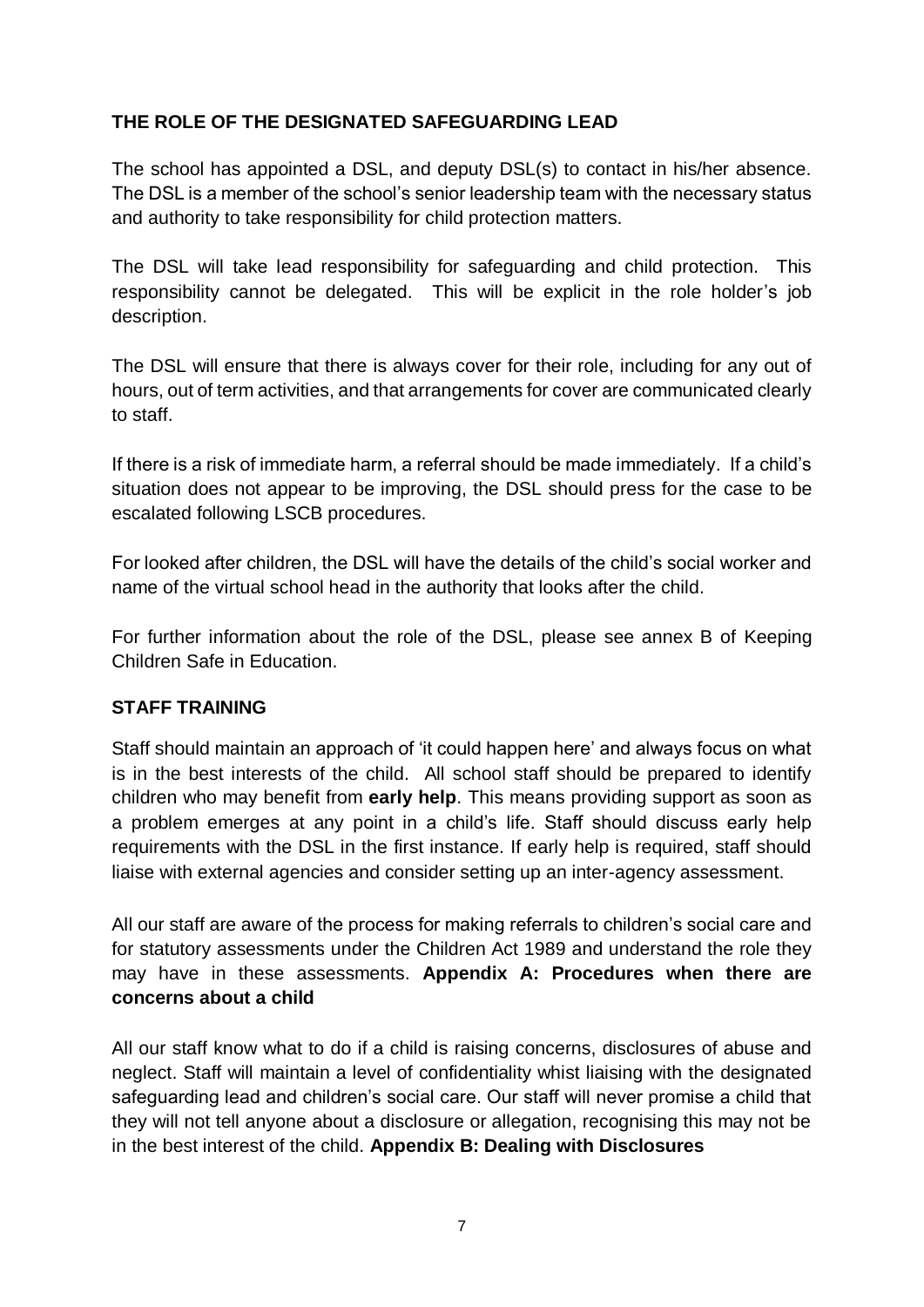The school will ensure that all school staff, temporary staff and non-school staff receive adequate training in child protection at least annually and are aware of systems within the school which support safeguarding. The designated safeguarding lead will be informed about all new non-school staff by the school business manager so that training can be provided. The school's induction programme for new staff includes child protection training. All staff are required to familiarise themselves with Part 1 of the Keeping Children Safe in Education Guidance.

The DSL and deputy DSL will undergo child protection training every two years with an update at least annually. The DSL will receive additional updates to their formal training at regular intervals to keep up to date with any developments relevant to their role.

The headteacher and all staff members will undergo child protection training which is updated regularly, in line with advice from the LSCB. The wealth of knowledge developed by staff in dealing with safeguarding issues is recognised, and staff will have the opportunity to contribute to shaping the school's safeguarding arrangements.

The headteacher is responsible for ensuring that safeguarding training is kept up to date.

#### **ACCEPTABLE USE OF MOBILE PHONES AND CAMERAS**

It is our intention to provide an environment in which children, parents and staff are safe from images being recorded and inappropriately used.

#### **Mobile Phones**

Sinai school allows staff to bring in personal mobile telephones for their own use.

- Users bringing personal mobile telephones into school must ensure there is no inappropriate or illegal content on the device.
- All staff must ensure that their mobile telephones are left inside their bag throughout contact time with children.
- Mobile phone calls may only be taken during staff breaks or in staff members' own time. If staff have a personal emergency they are free to use the setting's phone or make a personal call from their mobile in the office.
- If a member of staff is waiting for an emergency personal call then their phone may be left with the Office Secretary who with permission will answer and then notify the member of staff.
- Staff will need to ensure that the Office has up to date contact information and that staff make their families, children's schools etc, aware of emergency work telephone numbers. This is the responsibility of the individual staff member.

#### **Cameras**

Photographs are taken for the purpose of recording a child or group of children participating in activities or celebrating their achievements and are an effective form of recording their progression. They may also be used on our website and/or by the local press with permission from the parents.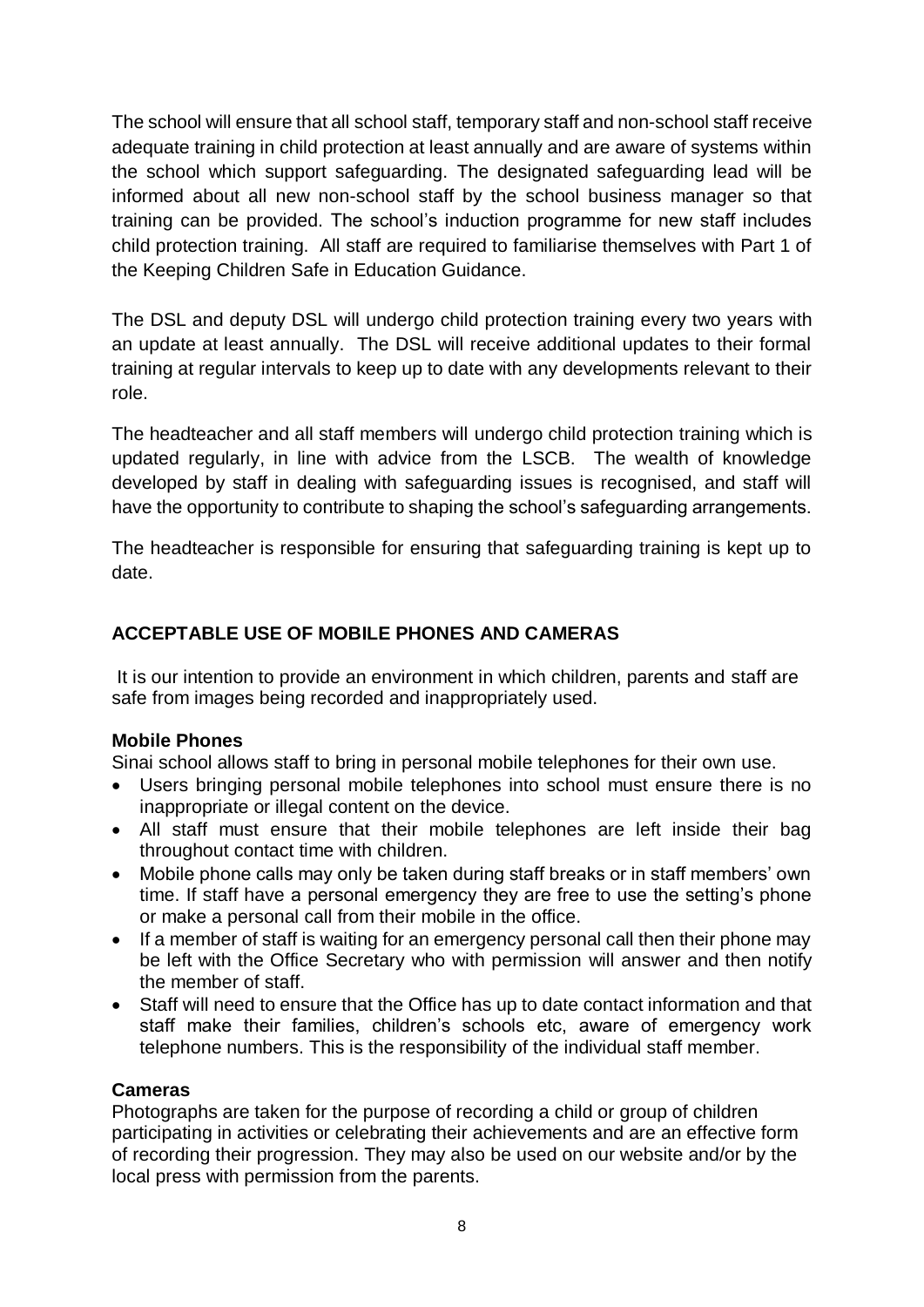However, it is essential that photographs are taken and stored appropriately to safeguard the children in our care.

- Only the designated Sinai school cameras or ipads are to be used to take any photos within the setting or on outings.
- Images taken on this camera must be deemed suitable without putting the child/children in any compromising positions that could cause embarrassment or distress.
- All staff are responsible for the location of the camera.
- Images taken and stored on the camera must be downloaded on site as soon as possible and then deleted.
- Under no circumstances must cameras of any kind be taken into the toilet area without prior consultation.
- If photographs need to be taken in the toilet area i.e. photographs of the children washing their hands, staff must be supervised whilst carrying out this kind of activity. At all times the camera must be placed in a prominent place where it can be seen.

#### **Productions/Outings**

Photographs maybe taken during productions/outings using Sinai cameras or ipads if permission has been granted.

Failure to adhere to the above will lead to disciplinary/safe guarding procedures being followed.

#### **IDENTIFYING ABUSE**

All school staff should be aware of the signs of abuse and neglect. The descriptions below are taken from the DfE guidance 'Keeping children safe in education'. Additional guidance can be found in 'What to do if you're worried a child is being abused'. All staff should be aware that abuse, neglect and safeguarding issues are rarely standalone events that can be covered by one definition or label. In most cases, multiple issues will overlap with one another.

Staff should also be aware that behaviours linked to the likes of drug taking, alcohol misuse, truanting, adult mental health issues and sexting put children in danger.

#### Abuse

Abuse is a form of maltreatment of a child. Somebody may abuse or neglect a child by inflicting harm, or by failing to act to prevent harm. Children may be abused in a family or in an institutional or community setting by those known to them or, more rarely, by others (e.g. via the internet). They may be abused by an adult or adults or another child or children.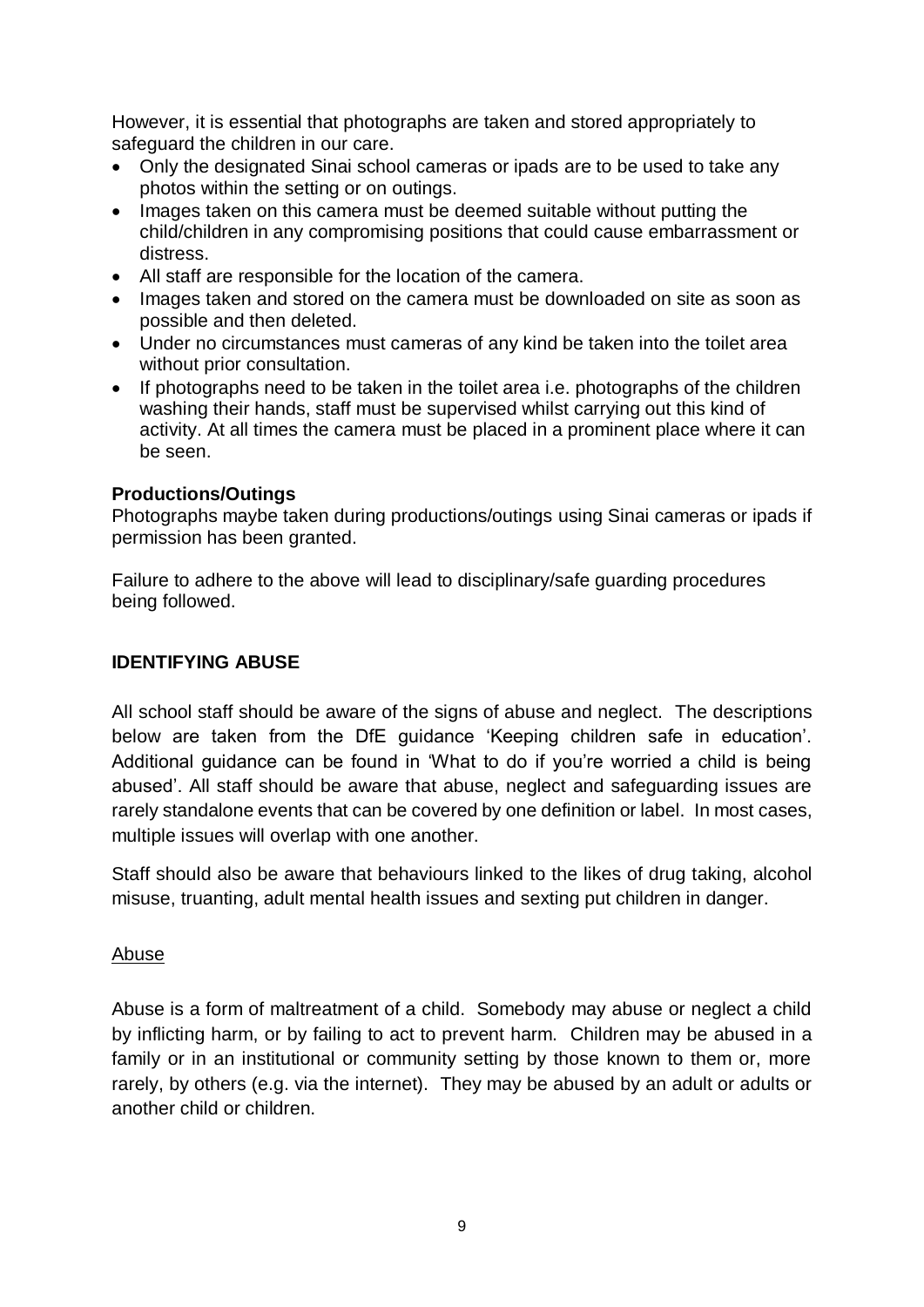#### Physical abuse

Physical abuse may involve hitting, shaking, throwing, poisoning, burning or scalding, drowning, suffocating or otherwise causing physical harm to a child. Physical harm may also be caused when a parent or carer fabricates the symptoms of, or deliberately induces, illness in a child. Signs may include:

- Unexplained injuries or burns
- Untreated injuries
- Bruises/abrasion around the face
- Bi-lateral injuries e.g. two bruised eyes
- Bite marks
- Bruising abrasions to lips, cheeks, outer ear

#### Emotional abuse

Emotional abuse is the persistent emotional maltreatment of a child such as to cause severe and persistent adverse effects on the child's emotional development. It may involve conveying to children that they are worthless or unloved, inadequate, or valued only insofar as they meet the needs of another person. It may include not giving the child opportunities to express their views, deliberately silencing them or 'making fun' of what they say or how they communicate. It may feature age or developmentally inappropriate expectations being imposed on children. These may include interactions that are beyond the child's developmental capability as well as overprotection and limitation of exploration and learning, or preventing the child participating in normal social interaction. It may involve seeing or hearing the ill-treatment of another. It may involve serious bullying (including cyberbullying), causing children frequently to feel frightened or in danger, or the exploitation or corruption of children. Some level of emotional abuse is involved in all types of maltreatment of a child, though it may occur alone. Indicators include:

- Excessive overreaction to mistakes
- Continual self-deprecation
- Excessive rocking, thumb sucking, hair twisting
- Extreme compliance/aggression
- Drug, alcohol and substance misuse
- Significant peer relationship difficulties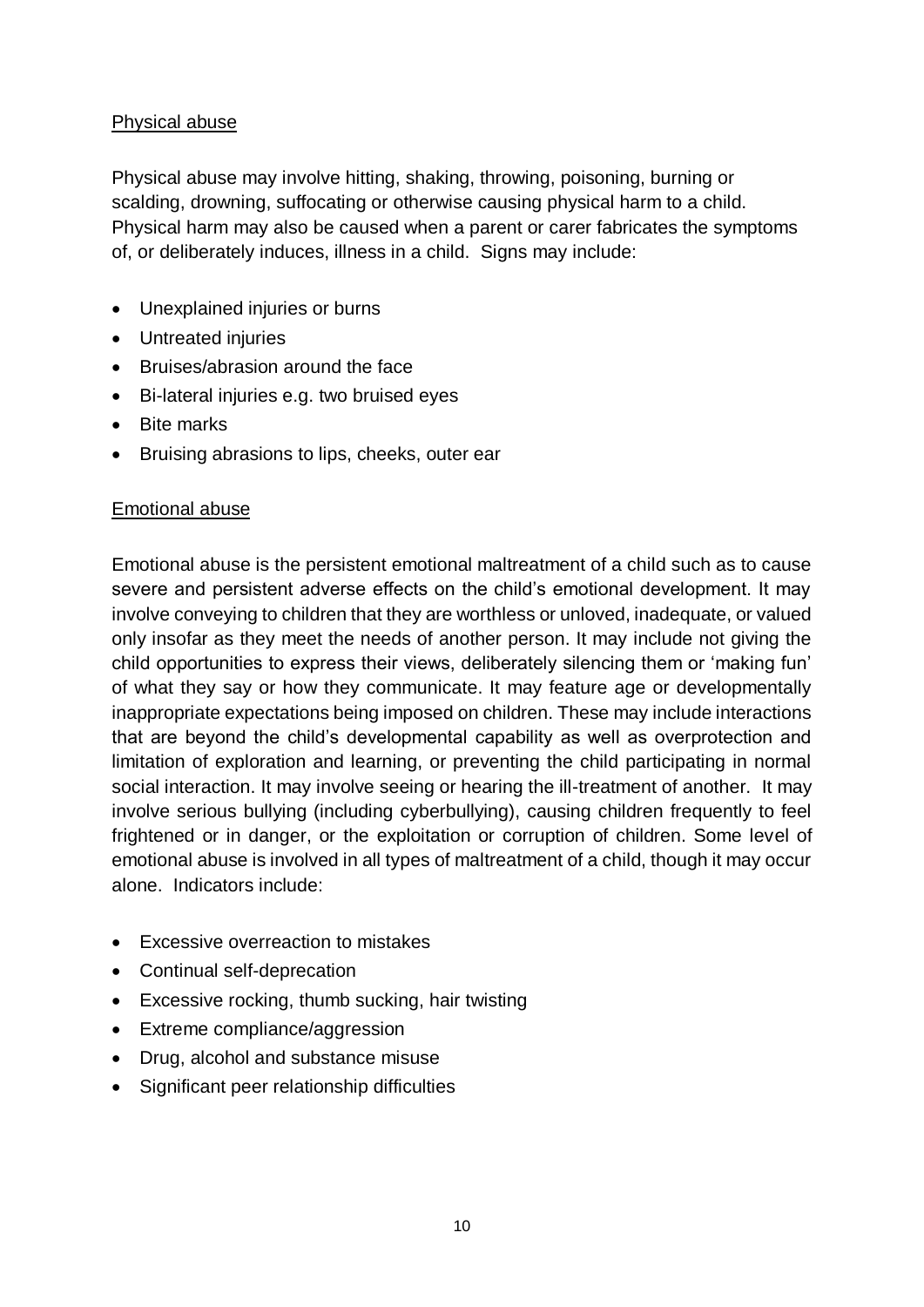#### Sexual abuse

Sexual abuse involves forcing or enticing a child or young person to take part in sexual activities, not necessarily involving a high level of violence, whether or not the child is aware of what is happening. The activities may involve physical contact, including assault by penetration (for example rape or oral sex) or non-penetrative acts such as masturbation, kissing, rubbing and touching outside of clothing. They may also include non-contact activities, such as involving children in looking at, or in the production of, sexual images, watching sexual activities, encouraging children to behave in sexually inappropriate ways, or grooming a child in preparation for abuse (including via the internet). Sexual abuse is not solely perpetrated by adult males. Women can also commit acts of sexual abuse, as can other children. Indicators include:

- Sexual awareness inappropriate to child's age, including provocative sexual behaviour
- Self-harm
- Pregnancy
- Sexually transmitted diseases
- Sudden changes in behaviour or school performance
- Fear of undressing for gym
- Depression/withdrawal
- Drug, alcohol, substance abuse

#### **Neglect**

Neglect is the persistent failure to meet a child's basic physical and/or psychological needs, likely to result in the serious impairment of the child's health or development. Neglect may occur during pregnancy as a result of maternal substance abuse. Once a child is born, neglect may involve a parent or carer failing to:

- provide adequate food, clothing and shelter (including exclusion from home or abandonment);
- protect a child from physical and emotional harm or danger;
- ensure adequate supervision (including the use of inadequate care-givers); or
- ensure access to appropriate medical care or treatment.

It may also include neglect of, or unresponsiveness to, a child's basic emotional needs. Indicators include:

- Constant hunger, tiredness, and/or poor personal hygiene
- Untreated medical problems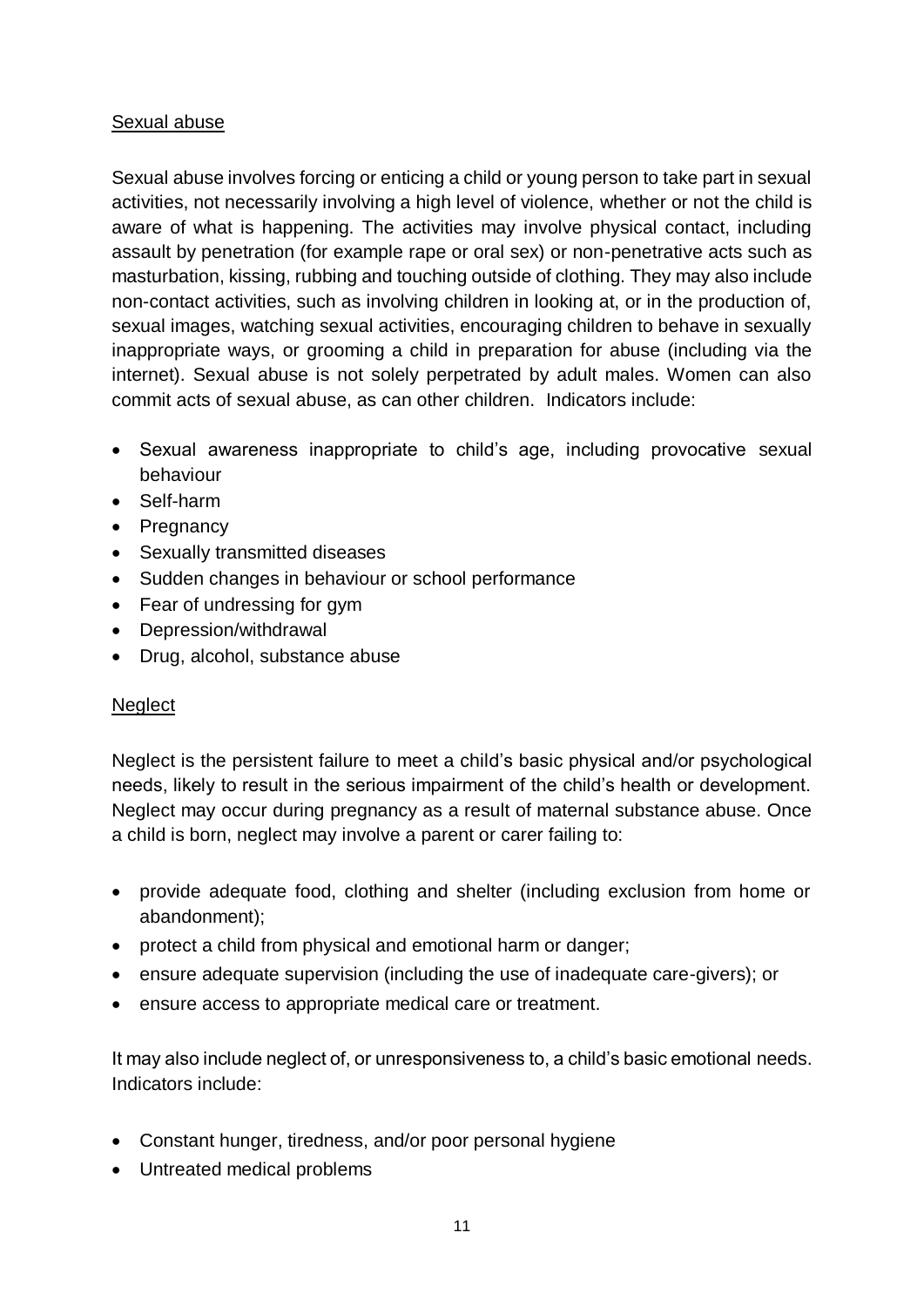- Destructive tendencies
- Social isolation
- Poor self-esteem and/or relationship with peers
- Excessive rocking, hair twisting, thumb sucking

#### Bullying

While bullying between children is not a discrete category of abuse and neglect, it is a very serious issue that can cause considerable anxiety and distress. All incidences of bullying should be reported and will be managed through our anti-bullying procedures. All pupils and parents receive a copy of the anti-bullying procedures on joining the school and the subject of bullying is addressed at regular intervals in the personal, social and health education (PSHCE) curriculum. If the bullying is particularly serious, or the anti-bullying procedures are deemed to be ineffective, the head teacher and the Designated Safeguarding Lead will consider implementing child protection procedures.

DfE advice on Cyberbullying can be found [here:](file:///C:/Users/kmatlin.304/AppData/Local/Microsoft/Windows/INetCache/IE/L27F5UHG/Cyberbullying_Advice_for_Headteachers_and_School_Staff_121114.pdf)

#### **Criminal Sexual Exploitation (CSE)**

CSE involves exploitative situations, contexts and relationships where young people receive something (for example food, accommodation, drugs, alcohol, gifts, money or in some cases simply affection) as a result of engaging in sexual activities. Sexual exploitation can take many forms ranging from the seemingly 'consensual' relationship where sex is exchanged for affection or gifts, to serious organised crime by gangs and groups. What marks out exploitation is an imbalance of power in the relationship. The perpetrator always holds some kind of power over the victim which increases as the exploitative relationship develops. Sexual exploitation involves varying degrees of coercion, intimidation or enticement, including unwanted pressure from peers to have sex, sexual bullying including cyberbullying and grooming. However, it also important to recognise that some young people who are being sexually exploited do not exhibit any external signs of this abuse. Some of the following signs may be indicators of sexual exploitation:

- Children who appear with unexplained gifts or new possessions;
- Children who associate with other young people involved in exploitation;
- Children who have older boyfriends or girlfriends;
- Children who suffer from sexually transmitted infections or become pregnant;
- Children who suffer from changes in emotional well-being;
- Children who misuse drugs and alcohol;
- Children who go missing for periods of time or regularly come home late; and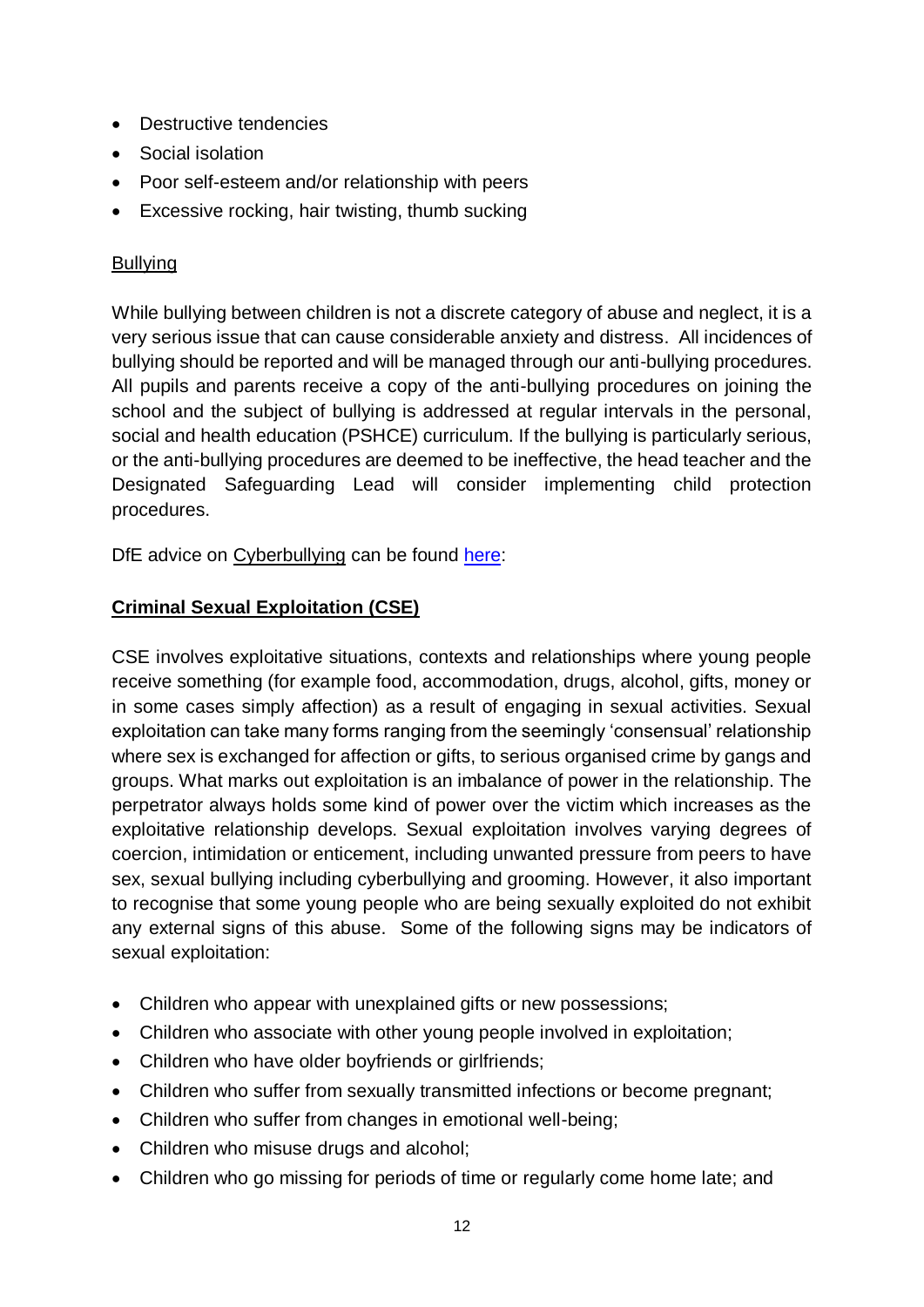Children who regularly miss school or education or do not take part in education.

## **Child Criminal Exploitation (CCE)**

Both CSE and CCE are forms of abuse and both occur where an individual or group takes advantage of an imbalance in power to coerce, manipulate or deceive a child into sexual or criminal activity. Whilst age may be the most obvious, this power imbalance can also be due to a range of other factors including:

- Gender,
- Sexual identity
- Cognitive ability
- Physical strength
- Status
- Access to economic or other resources.

In some cases, the abuse will be in exchange for something the victim needs or wants and/or will be to the financial benefit or other advantage (such as increased status) of the perpetrator or facilitator. The abuse can be perpetrated by individuals or groups, males or females, and children or adults. The abuse can be a one-off occurrence or a series of incidents over time, and range from opportunistic to complex organised abuse. It can involve force and/or enticement-based methods of compliance and may, or may not, be accompanied by violence or threats of violence.

Victims can be exploited even when activity appears consensual and it should be noted exploitation as well as being physical can be facilitated and/or take place online.

#### **Mental Health**

Mental health problems can, in some cases, be an indicator that a child has suffered or is at risk of suffering abuse, neglect or exploitation. Only appropriately trained professionals should attempt to make a diagnosis of a mental health problem. Staff however, are well placed to observe children day-to-day and identify those whose behaviour suggests that they may be experiencing a mental health problem or be at risk of developing one.

Where children have suffered abuse and neglect, or other potentially traumatic adverse childhood experiences, this can have a lasting impact throughout childhood, adolescence and into adulthood. It is key that staff are aware of how these children's experiences, can impact on their mental health, behaviour and education.

If staff have a mental health concern about a child that is also a safeguarding concern, immediate action should be taken, following their child protection policy and speaking to the designated safeguarding lead or a deputy.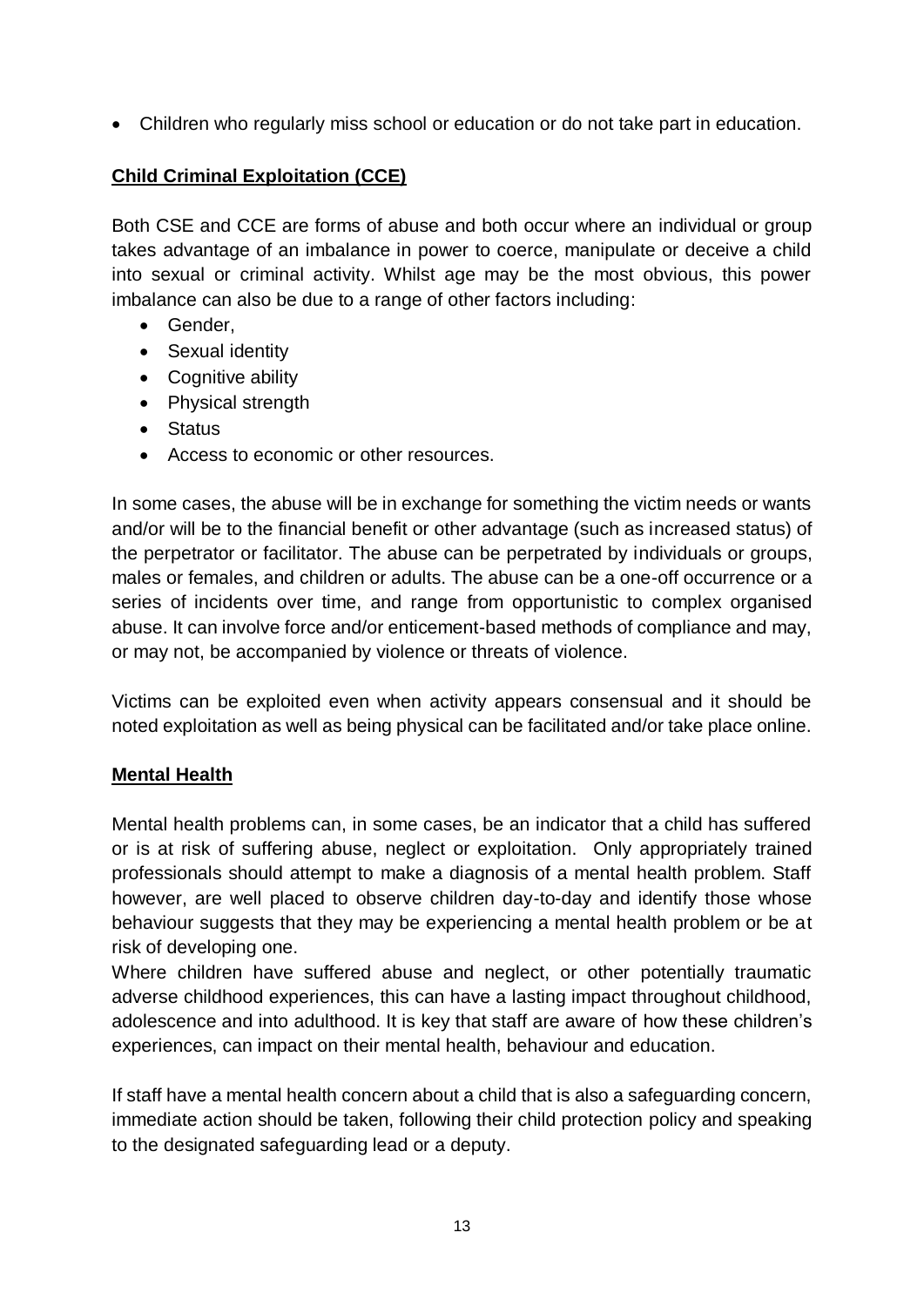The DFE has published advice and guidance on Preventing and Tackling Bullying, and Mental Health and Behaviour in Schools access [here](https://assets.publishing.service.gov.uk/government/uploads/system/uploads/attachment_data/file/623895/Preventing_and_tackling_bullying_advice.pdf)

## **Female Genital Mutilation (FGM)**

FGM comprises all procedures involving partial or total removal of the external female genitalia or other injury to the female genital organs. It is illegal in the UK and a form of child abuse with long-lasting harmful consequences.

If a teacher discovers that an act of FGM appears to have been carried out on a girl under 18, they must report this to the police. Unless the teacher has a good reason not to, they should still consider and discuss any such case with the school's DSL, and involve children's social care as appropriate.

The government guidance on FGM and the reporting is set out [here:](https://assets.publishing.service.gov.uk/government/uploads/system/uploads/attachment_data/file/573782/FGM_Mandatory_Reporting_-_procedural_information_nov16_FINAL.pdf)

#### **So called 'honour-based' violence (HBV)**

HBV encompasses crimes which have been committed to protect or defend the honour of the family and/or the community, including Female Genital Mutilation (FGM), forced marriage, and practices such as breast ironing. All forms of so called HBV are abuse (regardless of the motivation) and should be handled and escalated as such. If in any doubt, staff should speak to the DSL. Professionals in all agencies, and individuals and groups in relevant communities, need to be alert to the possibility of a child being at risk of HBV, or already having suffered HBV.

#### **Radicalisation and Extremism**

We recognise that we must have regard to the Prevent Duty "to prevent people from being drawn into terrorism". Protecting children from the risk of radicalisation is part of schools' wider safeguarding duties, and is similar in nature to protecting children from other forms of harm and abuse. Radicalisation refers to the process by which a person comes to support terrorism and forms of extremism. There is no single way of identifying an individual who is likely to be susceptible to an extremist ideology. It can happen in many different ways.

As with managing other safeguarding risks, staff should be alert to changes in children's behaviour which could indicate that they may be in need of help or protection. School staff should use their professional judgement in identifying children who might be at risk of radicalisation and act proportionately, which may include making a referral to the Channel programme.

If a member of staff has a concern about a particular pupil they should follow the school's normal safeguarding procedures, including discussing the matter with the school's DSL, and where deemed necessary, with children's social care.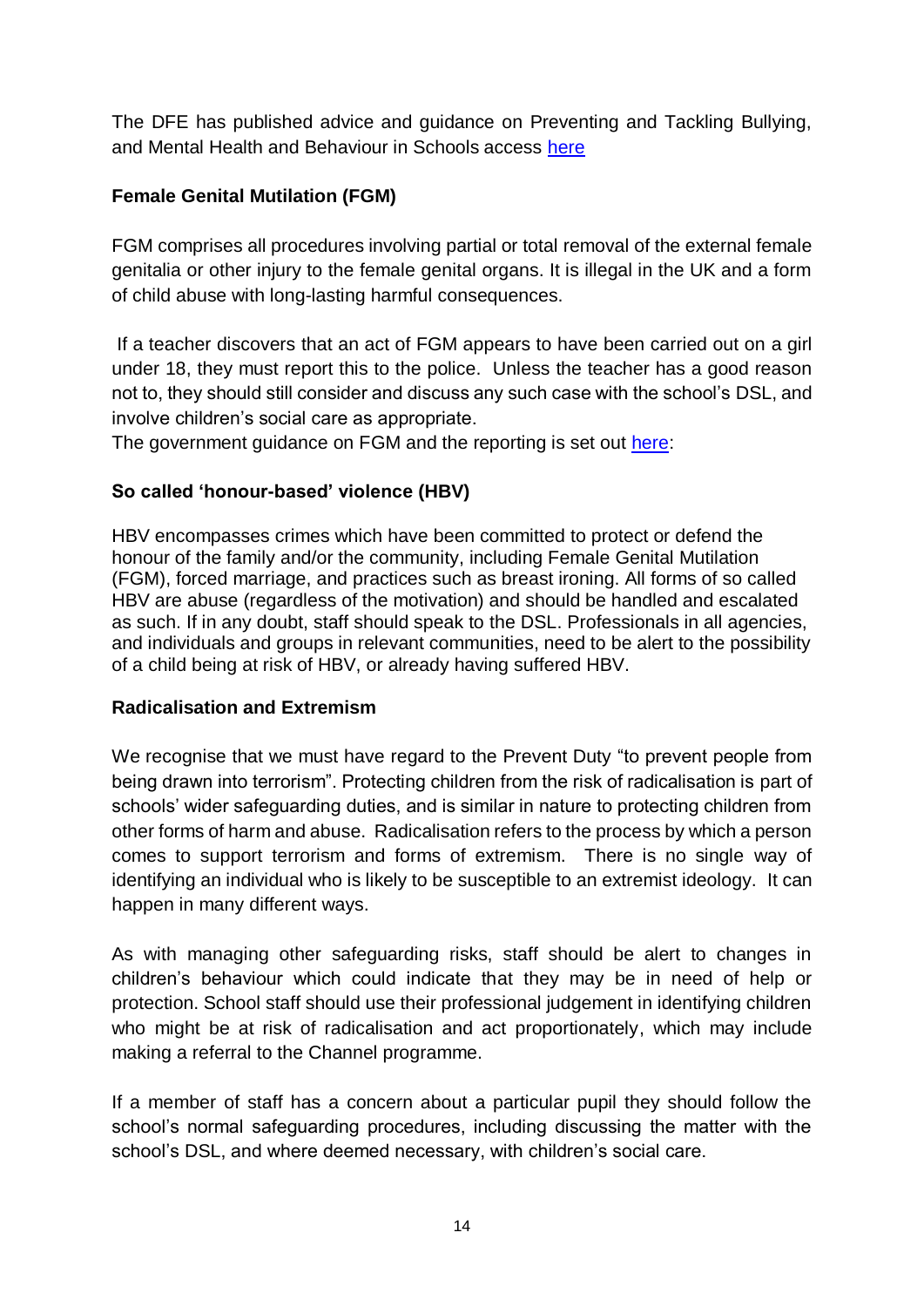Staff should familiarise themselves with the Department for Education's guidance on the Prevent Duty which is found [here:](https://assets.publishing.service.gov.uk/government/uploads/system/uploads/attachment_data/file/439598/prevent-duty-departmental-advice-v6.pdf)

#### **Children and the court system**

Children are sometimes required to give evidence in criminal courts, either for crimes committed against them or for crimes they have witnessed. There are two age appropriate guides to support children 5-11-year olds and 12-17 year olds. Making child arrangements via the family courts following separation can be stressful and entrench conflict in families. This can be stressful for children. Staff members should familiarise themselves with the guidance in Keeping Children Safe in Education Annex A.

#### **Children with family members in prison**

Approximately 200,000 children have a parent sent to prison each year. These children are at risk of poor outcomes including poverty, stigma, isolation and poor mental health. NICCO provides information designed to support professionals working with offenders and their children, to help mitigate negative consequences for those children. The DSL will follow statutory guidelines when dealing with these cases.

#### **Child criminal exploitation: county lines**

Criminal exploitation of children is a geographically widespread form of harm that is a typical feature of county lines criminal activity: drug networks or gangs groom and exploit children and young people to carry drugs and money from urban areas to suburban and rural areas, market and seaside towns. Key to identifying potential involvement in county lines are missing episodes, when the victim may have been trafficked for the purpose of transporting drugs and a referral to the National Referral Mechanism should be considered.

#### **Homelessness**

Being homeless or being at risk of becoming homeless presents a real risk to a child's welfare. The designated safeguarding lead (and any deputies) are aware of contact details and referral routes in to the Local Housing Authority so they can raise/progress concerns at the earliest opportunity.

#### **Peer on peer abuse**

The School recognises that children are capable of abusing their peers. Safeguarding issues can manifest themselves via peer on peer abuse. This is most likely to include, but may not be limited to, bullying (including cyber-bullying), sexual violence and sexual harassment; physical abuse such as hitting, kicking, shaking, biting, hair pulling, or otherwise causing physical harm; sexting and initiating/hazing type violence and rituals. Such cases of abuse will not be tolerated or passed off as "banter" or "part of growing up".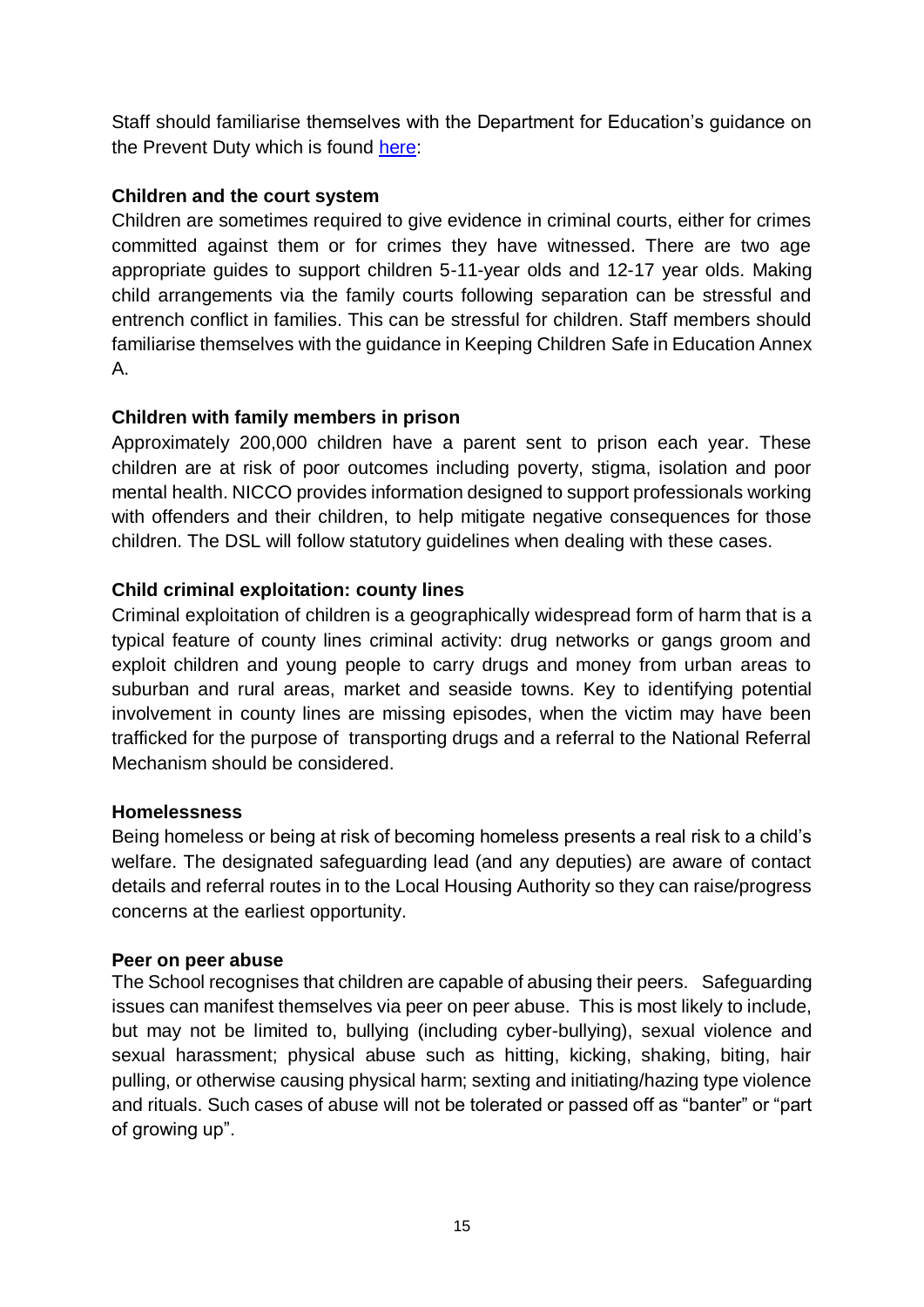The risk of peer on peer abuse will be reduced by providing children with PHSE lessons, whereby children will be taught to be aware of and how to respond to incidents of bullying and other such behaviours. The children will be taught about diversity and inclusion through the Jewish Studies Curriculum and the British Values Programme. A clear behaviour policy will also be highlighted to parents and children, at assemblies and other key points in the term.

Where peer on peer abuse does occur, staff should treat it as a safeguarding concern. Staff must inform the DSL as a matter of urgency and report their concerns on CPOMS.

The DSL will seek advice from the designated officer and consider whether it is necessary to contact the police and/or make a referral to Children's Social Care. The school will only undertake its own investigation on the advice of the designated officer and/or the police. Appropriate sanctions (as set out in the School's Behaviour Policy) may be applied and appropriate support put in place.

Children who have been the victims of peer on peer abuse will be supported by the senior leadership within the school. Senior leaders will work with the child's parents and the child in delivering the most beneficial methods of support, which may include regular meetings with Senior leaders in school, mediation and other restorative approaches. The school will also work with families in seeking support from outside agencies such as CAMHS.

#### **Sexting**

Sexting is a child protection issue. Even if explicit material is sent or elicited without malicious intent the consequences can be serious and put those involved at risk of serious harm. Having or sending explicit material on digital devices is also a criminal offence for those under 18. The school takes incidences of sexting extremely seriously, and deals with them in accordance with its safeguarding procedures.

The UK Council for Child Internet Safety (UKCCIS) Education Group has recently published sexting advice for schools and college which can be found [here.](https://www.gov.uk/government/uploads/system/uploads/attachment_data/file/551575/6.2439_KG_NCA_Sexting_in_Schools_WEB__1_.PDF)

#### **SPECIFIC CATEGORIES OF CHILDREN**

#### **Children Missing from Education**

A child going missing from education is a potential indicator of abuse or neglect, and such children are at risk of being victims of harm, exploitation or radicalisation. All children, regardless of their circumstances, are entitled to a full time education which is suitable to their age, ability, aptitude and any special educational needs they may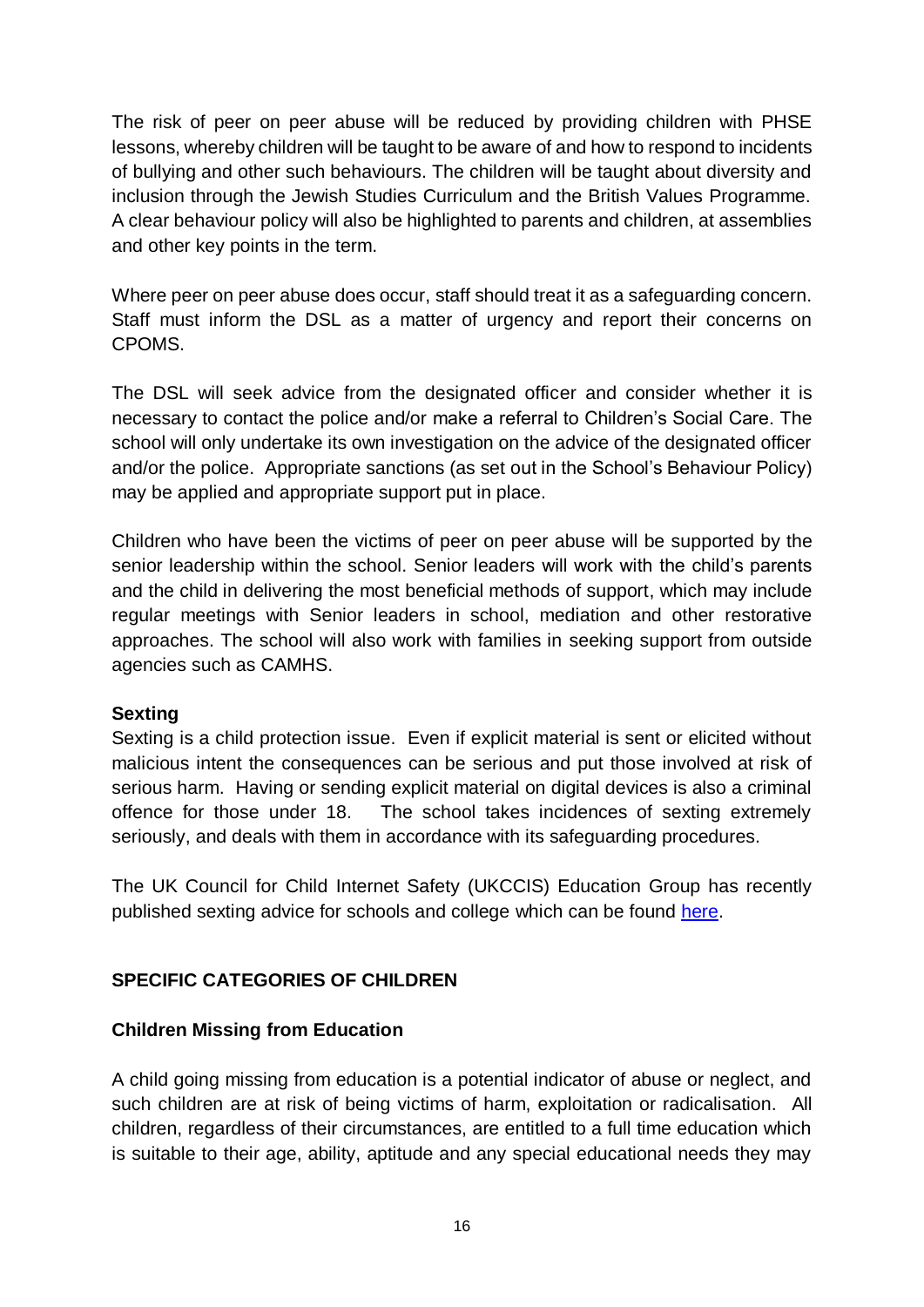have. Local authorities have a duty to establish, as far as it is possible to do so, the identity of children of compulsory school age who are missing education in their area.

Children that go missing from education will be referred to the Local Authority by the DSL. It is important that this procedure is followed in all circumstances so as to help identify the risk of abuse and neglect, including sexual exploitation, and to help prevent the risks of their going missing in future. If a member of staff is in any doubt at all he/she should contact the DSL.

Further information can be found in ['Children missing from education: statutory](https://www.gov.uk/government/uploads/system/uploads/attachment_data/file/550416/Children_Missing_Education_-_statutory_guidance.pdf)  [guidance for local authorities' \(September 2016\).](https://www.gov.uk/government/uploads/system/uploads/attachment_data/file/550416/Children_Missing_Education_-_statutory_guidance.pdf)

#### **Children with Special Educational Needs and Disabilities**

Children with special educational needs and disabilities can face additional safeguarding challenges. Staff must be alert to the fact that additional barriers can exist when recognising abuse and neglect in this group of children. These may include:

- Assumptions that indicators of possible abuse such as behaviour, mood and injury relate to the child's disability without further explanation;
- Children with SEN and disabilities can be disproportionately impacted by things like bullying without outwardly showing any signs; and
- Communication barriers and difficulties in overcoming these barriers.

#### **Looked After Children**

The school will ensure that staff have the skills, knowledge and understanding necessary to keep safe any children on roll who are looked after by the local authority. This includes ensuring that a designated member of staff has responsibility for their welfare and progress, has up to date assessment information from the local authority, the most recent care plan and contact arrangements

#### **Private Fostering**

Private fostering is when a child under the age of 16 (under 18 if disabled) is cared for by someone who is not their parent or a 'close relative'. This is a private arrangement made between a parent and a carer, for 28 days or more. Close relatives are defined as step-parents, grandparents, brothers, sisters, uncles or aunts (whether of full blood, half blood or marriage/affinity). Where the school becomes aware of a private fostering arrangement it must inform the Local Authority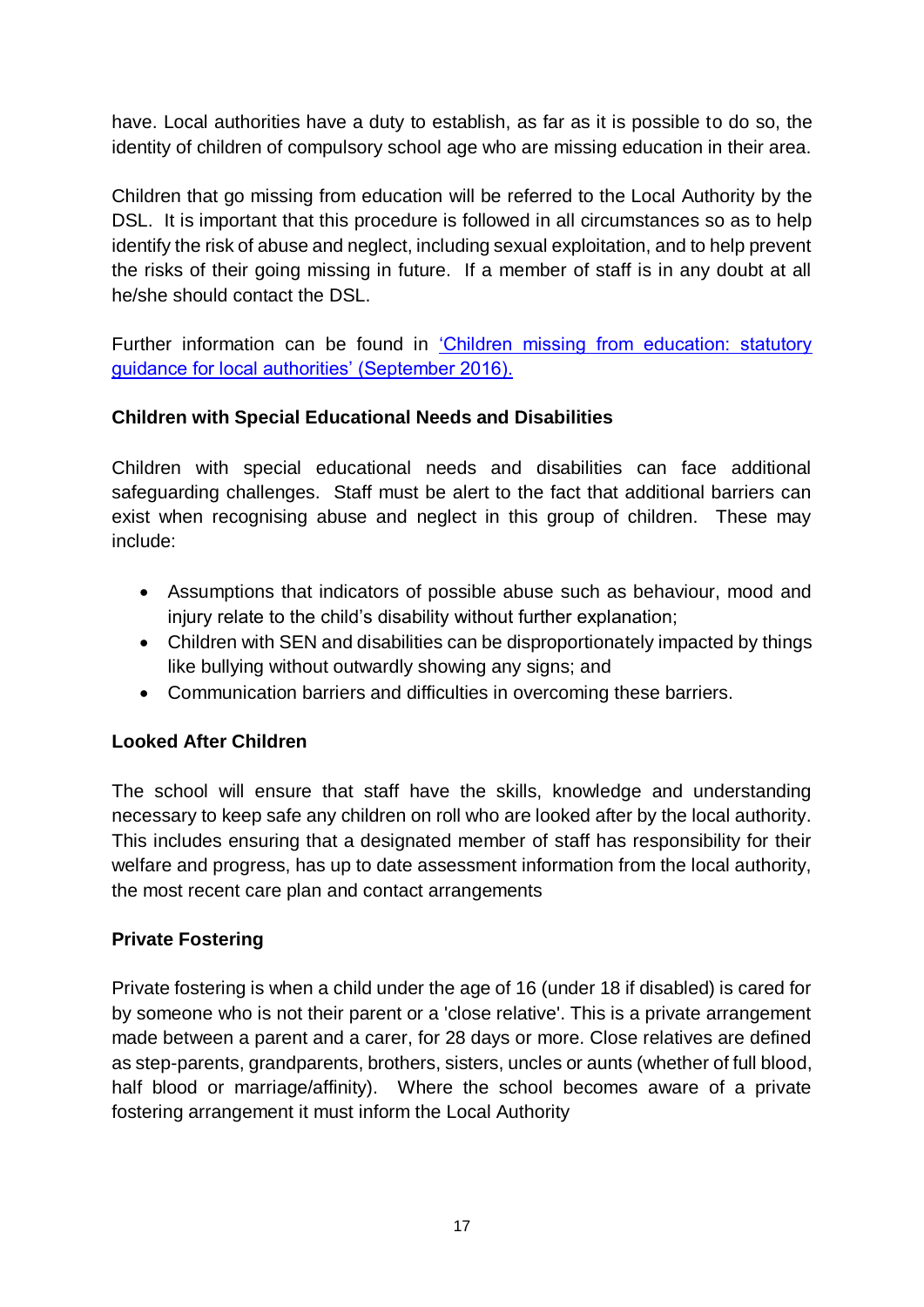#### **TAKING ACTION**

Safeguarding is everyone's responsibility. Everyone who comes into contact with children and their families and carers has a role to play in safeguarding children. Everyone who works with our pupils should make sure that their approach is childcentred, that is that they consider at all times what is in the best interests of the child.

If staff members have concerns about a child they must raise these with the school's DSL on the same day as a matter of urgency and fill in an incident form on CPOMS. Any concerns about a child will be recorded in writing in the same day. All records will provide a factual and evidence based account and there will be accurate recording of any actions. Records will be signed, dated and, where appropriate, witnessed.

The DSL (or Deputy DSL in their absence) will usually decide whether to make a referral to children's social care. However, anyone can make a referral, and **if a child is in immediate danger or at risk of harm, a referral should be made to children's social care and/or the police immediately**. Where a referral is made by someone other than the DSL, the DSL should be informed as soon as possible. **Appendix E: Sinai School Process for Raising Safeguarding Concerns**

#### **LISTENING TO CHILDREN**

When a child approaches a member of staff or other adult about a child protection issue that adult must follow these rules:

- Do not promise complete confidentiality. Explain you might have to tell other people to help keep the child or other children safe.
- Listen positively and reassure the child that speaking to you is the right thing to do.
- Do not jump to conclusions, put words in the child's mouth, or ask questions that point towards a particular answer.
- Write a record of the conversation as soon as possible, also noting any action taken.
- Do not try to investigate or take any action beyond the agreed procedures.
- Always act in the best interests of the child.

The adult should explain that they need to share the information with the DSL and reassure the child that the information will only be disclosed to other people who need to know.

#### **ALLEGATIONS AGAINST STAFF**

An allegation is any information which indicates that a member of staff/volunteer may have: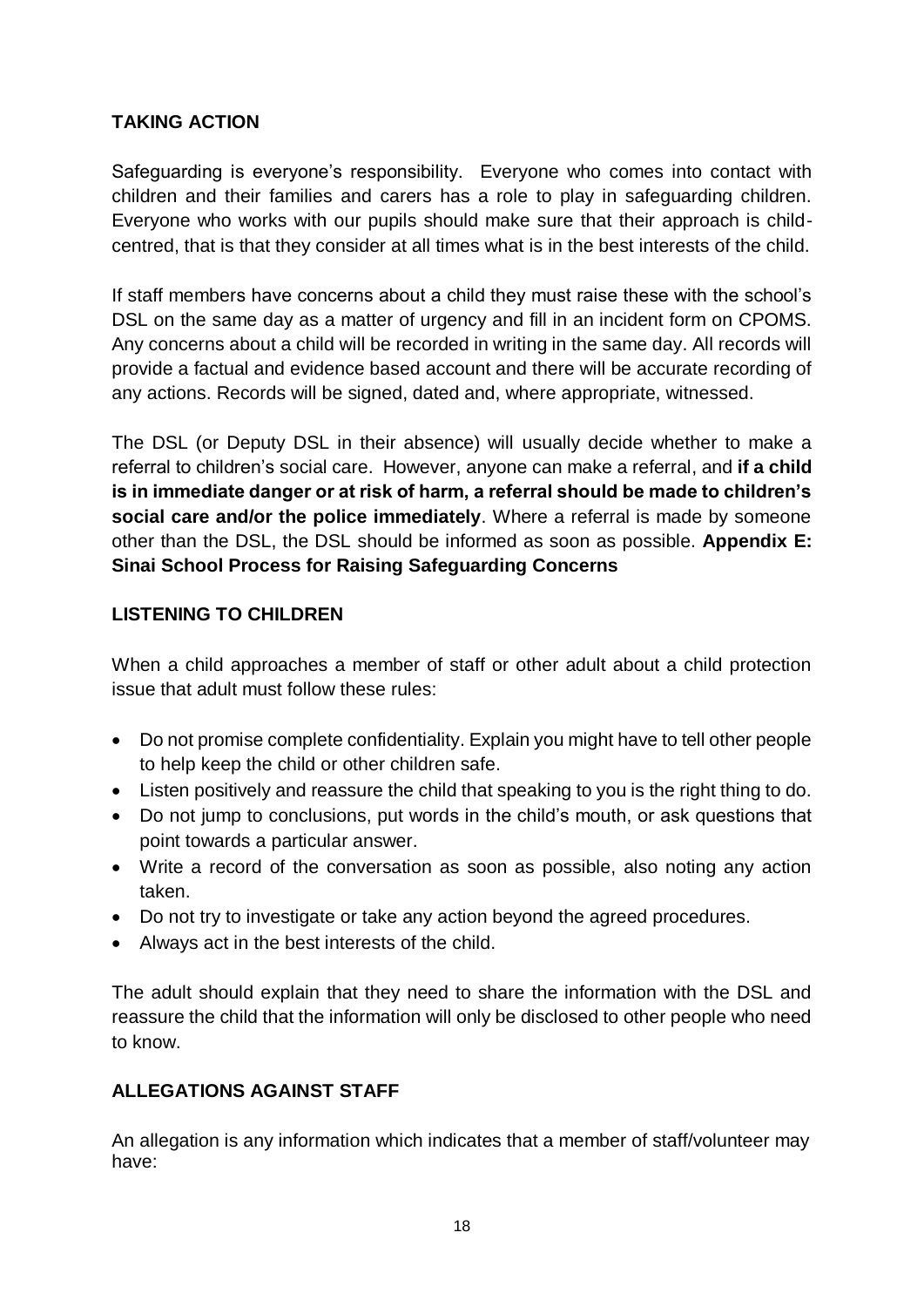- Behaved in a way that has, or may have harmed a child;
- Possibly committed a criminal offence against/related to a child; or
- Behaved towards a child or children in a way which indicates s/he would pose a risk of harm if they work regularly or closely with children

The procedures for dealing with allegations will be applied with common sense and judgement. Many cases may well either not meet the criteria set out above, or may do so without warranting consideration of either a police investigation or enquiries by local authority children's social care services. In these cases, local arrangements will be followed.

The case manager for dealing with allegations of abuse made against school staff members is the headteacher. The case manager for dealing with allegations against the headteacher is the chair of governors. The procedure for managing allegations against a member of staff is dealt with in accordance with Part 4 of Keeping Children Safe in Education.

The case manager will immediately discuss any allegation with the designated officer and agree a course of action. There may be situations when the case manager will want to involve the police immediately, for example where there is evidence of a possible criminal offence. Where there is no such evidence, the case manager will discuss the allegations with the designated officer at Brent in order to help determine whether police involvement is necessary.

The initial sharing of information and evaluation may lead to a decision that no further action is to be taken in regard to the individual facing the allegation or concern; in which case this decision and a justification for it will be recorded by both the case manager and the designated officer, and agreement reached on what information should be put in writing to the individual concerned and by whom. The case manager will then consider with the designated officer what action should follow both in respect of the individual and those who made the initial allegation.

The case manager will inform the accused person about the allegation as soon as possible after consulting the designated officer and provides them with as much information as possible at that time. However, where a strategy discussion is needed, or police or children's social care services need to be involved, the case manager will not do that until those agencies have been consulted, and have agreed what information can be disclosed to the accused. All options to avoid suspension will be considered prior to taking that step.

Where it is clear that an investigation by the police or children's social care services is unnecessary, or the strategy discussion or initial evaluation decides that is the case, the designated officer should discuss the next steps with the case manager. In those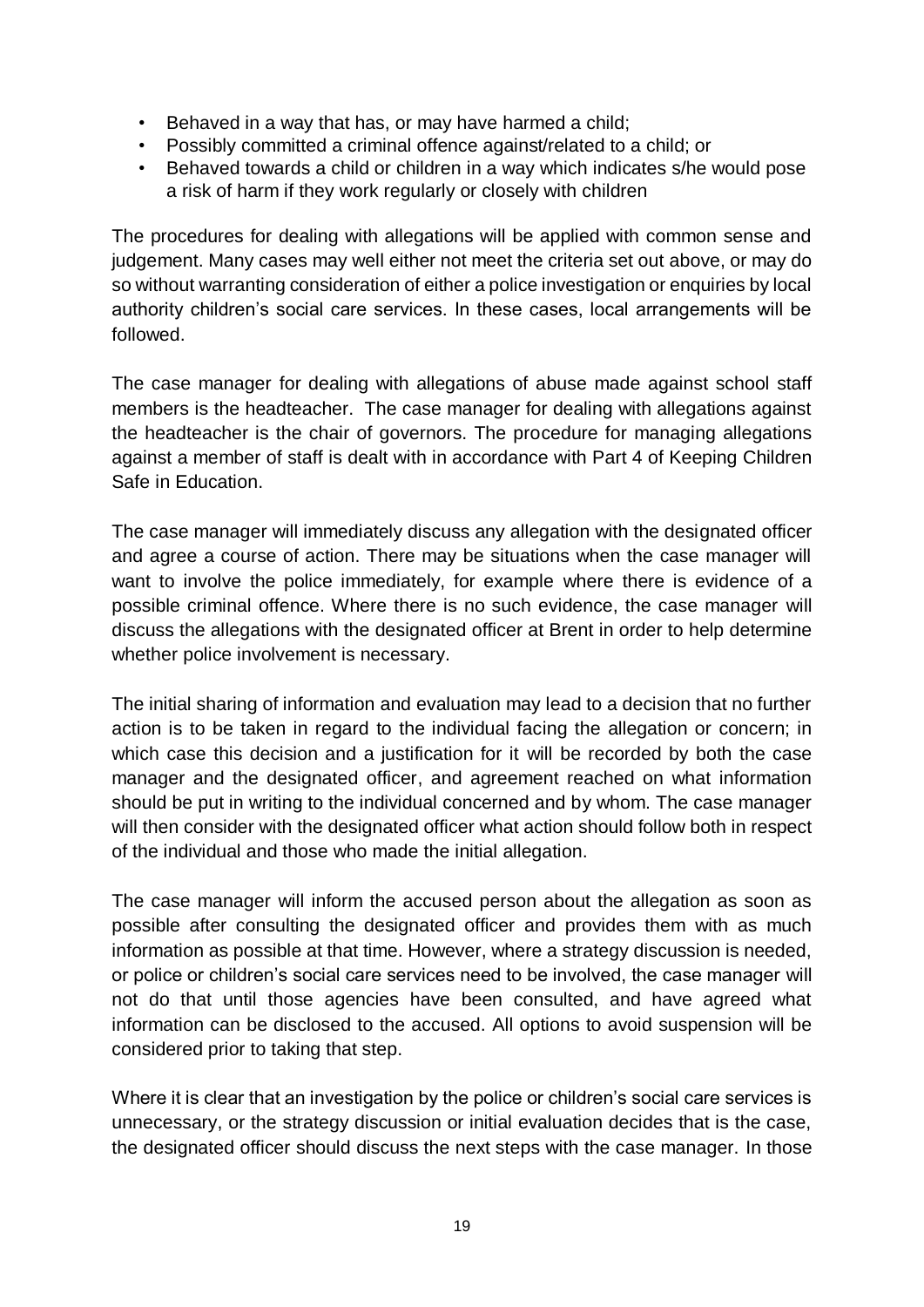circumstances, the options open to the school or college depend on the nature and circumstances of the allegation and the evidence and information available.

In some cases, further enquiries will be needed to enable a decision about how to proceed. If so, the case manager will discuss with the designated officer how and by whom the investigation will be undertaken

Where a staff member feels unable to raise an issue with their employer or feels that their genuine concerns are not being addressed, other whistleblowing channels are available, and the NPSCC whistleblowing helpline is available on 0800 028 0285 or by email to [help@nspcc.org.uk.](mailto:help@nspcc.org.uk)

Schools and colleges have a legal duty to refer to the DBS anyone who has harmed, or poses a risk of harm, to a child or vulnerable adult where:

• the harm test is satisfied in respect of that individual;

• the individual has received a caution or conviction for a relevant offence, or if there is reason to believe that the individual has committed a listed relevant offence; and • the individual has been removed from working (paid or unpaid) in regulated activity, or would have been removed had they not left.

The DBS will consider whether to bar the person. Detailed guidance on when to refer to the DBS, and what information must be provided, can be found on GOV.UK.

Referrals should be made as soon as possible, and ordinarily on conclusion of an investigation, when an individual is removed from regulated activity. This could include when an individual is suspended, redeployed to work that is not regulated activity, dismissed or when they have resigned. When an allegation is made, an investigation should be carried out to gather enough evidence to establish if it has foundation, and employers should ensure they have sufficient information to meet the referral duty criteria explained in the DBS referral guidance, which can be found on GOV.UK

## **RECORDING**

When you receive any report of a child protection related matter, make a written record of what happened and what action was taken. Notes should include the date, time, place and context of any disclosure or concern, set out where possible the exact words used, and the note signed and dated. Such notes should distinguish between fact and opinion, record any injuries or bruises, and include reference to any 'non-verbal' behaviour.

Put this on a file, separate from the child's main school file with a note on that file to indicate the existence of a separate child protection file for that pupil.

Any minutes from a child protection conference should also be put in that separate file.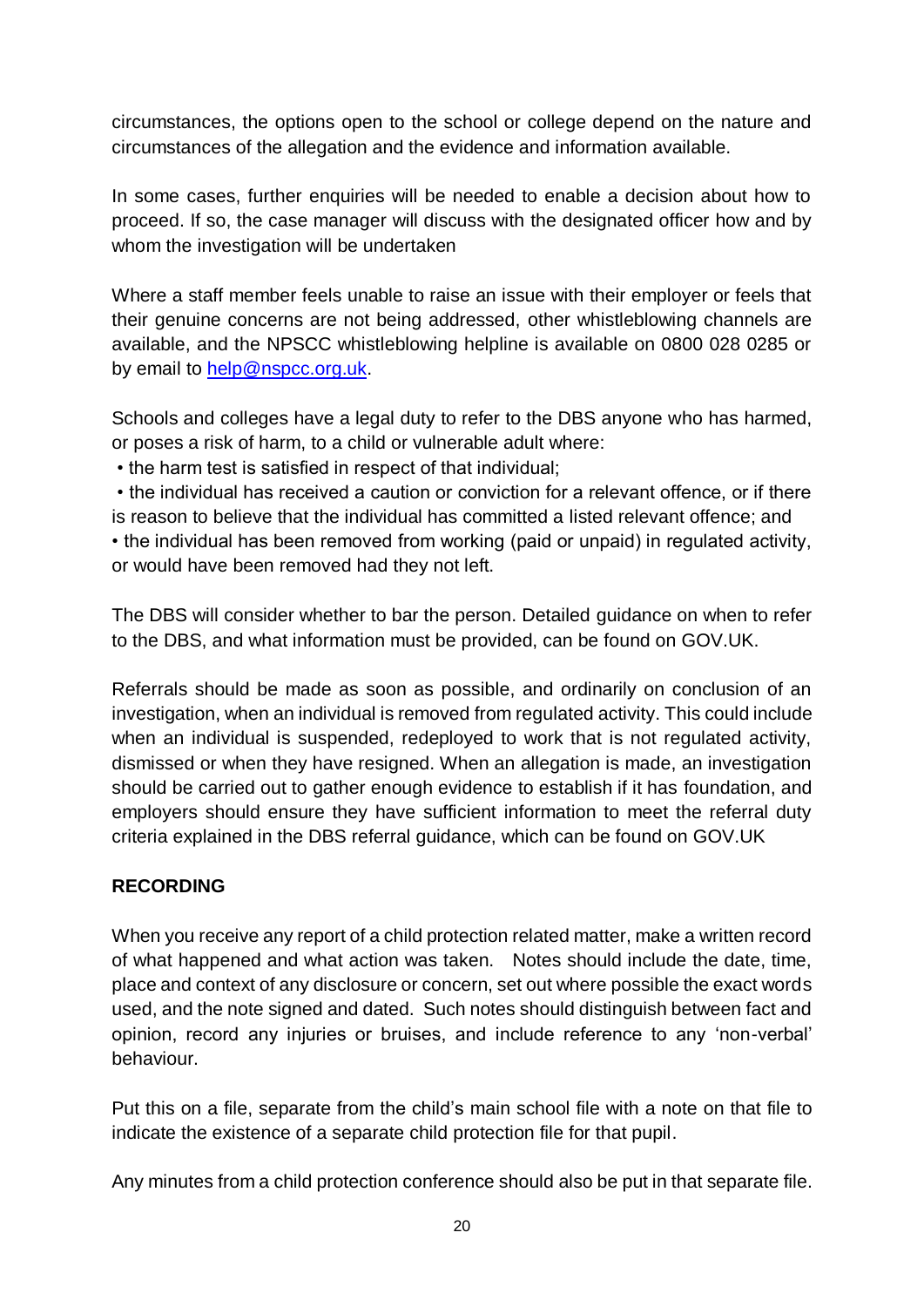#### **INFORMATION SHARING**

Information sharing is essential for effective safeguarding and promoting the welfare of children and young people. Concerns about sharing information cannot stand in the way of the need to promote the welfare and protect safety of children.

Whether you're acting on a disclosure or concern, or responding to requests for information from external agencies, it's important to share information with the appropriate people if you believe that doing so is likely to support the safeguarding and protection of a child.

As part of meeting children's needs, governors and leaders recognise the importance of information sharing between professionals and local agencies. Further information can be found in Chapter one of Working Together to Safeguard Children, and in [Information Sharing for practitioners July 2018](https://assets.publishing.service.gov.uk/government/uploads/system/uploads/attachment_data/file/721581/Information_sharing_advice_practitioners_safeguarding_services.pdf)

Practitioners should use their judgement when making decisions about what information to share, and should follow organisation procedures or consult with their manager if in doubt. The most important consideration is whether sharing information is likely to support the safeguarding and protection of a child.

You need a [lawful basis](https://schoolleaders.thekeysupport.com/administration-and-management/record-keeping/data-protection/choosing-your-lawful-basis/?marker=content-body) to share any personal data. Information related to safeguarding will almost always fall under the 'legal obligation' basis, as you're required to keep your pupils safe. All requests for information must be in writing.

Make sure any information sharing you do follows data protection principles, so that it's:

- Necessary and proportionate (consider how much you need to release)
- Relevant (consider what is relevant for safeguarding purposes)
- Adequate (make sure the information is of the right quality so it can be understood and relied upon)
- Accurate (make sure the information is up to date, clearly distinguish between fact and opinion, and explain if the information is historical)
- Timely (consider the urgency with which you need to share the information, which will usually be as early as possible)
- Secure (wherever possible, share it in an appropriate and secure way as defined by your school's procedure for securely handling personal information)
- Recorded (information sharing decisions should be recorded, in line with your school's procedures, whether or not the decision is taken to share. Record the reasons for sharing or not sharing and, where applicable, what's been shared and with who. You should also have an idea of how long to [retain the](https://schoolleaders.thekeysupport.com/administration-and-management/record-keeping/retention-records/child-protection-records-how-long-should-they-be-retained/?marker=content-body)  relevant [information\)](https://schoolleaders.thekeysupport.com/administration-and-management/record-keeping/retention-records/child-protection-records-how-long-should-they-be-retained/?marker=content-body)

#### When and how to share information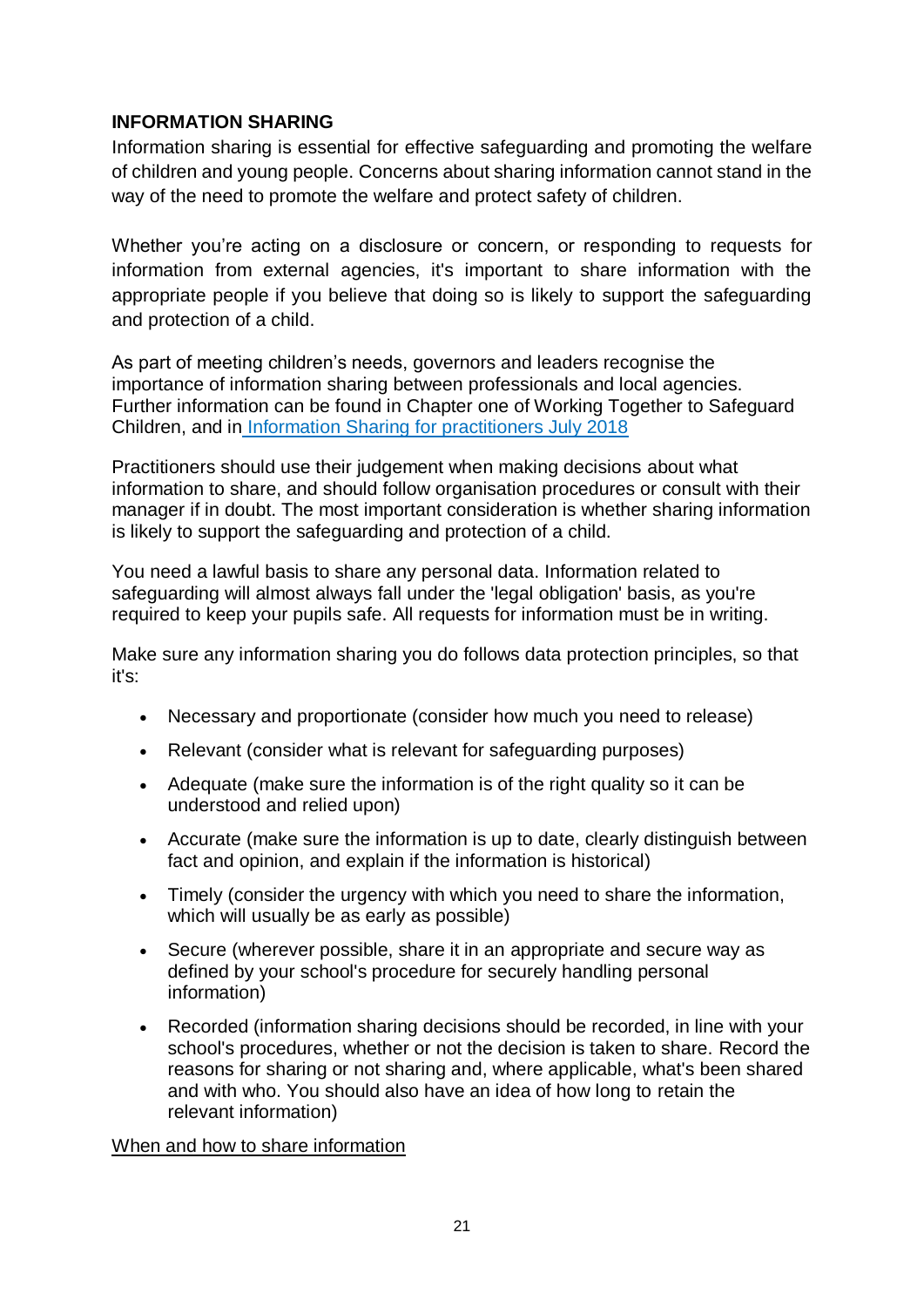When asked to share information, you should consider the following questions to help you decide if, and when, to share. If the decision is taken to share, you should consider how best to effectively share the information. A flowchart follows the text.

#### **When**

Is there a clear and legitimate purpose for sharing information?

- Yes see next question
- No do not share

Do you have consent to share?

- Yes you can share but should consider how
- No see next question

Does the information enable an individual to be identified?

- Yes see next question
- No you can share but should consider how

Have you identified a lawful reason to share information without consent?

- Yes you can share but should consider how
- No do not share

#### **How**

- Identify how much information to share
- Distinguish fact from opinion
- Ensure that you are giving the right information to the right individual
- Ensure where possible that you are sharing the information securely

• Where possible, be transparent with the individual, informing them that that the information has been shared, as long as doing so does not create or increase the risk of harm to the individual.

All information sharing decisions and reasons must be recorded in line with your organisation or local procedures. If at any stage you are unsure about how or when to share information, you should seek advice on this. You should also ensure that the outcome of the discussion is recorded.

Where children leave the school, the concern/child protection file is transferred to the new school as soon as possible (this should be within five days). This should be transferred separately from the main pupil file, ensuring secure transit and confirmation of receipt should be obtained.